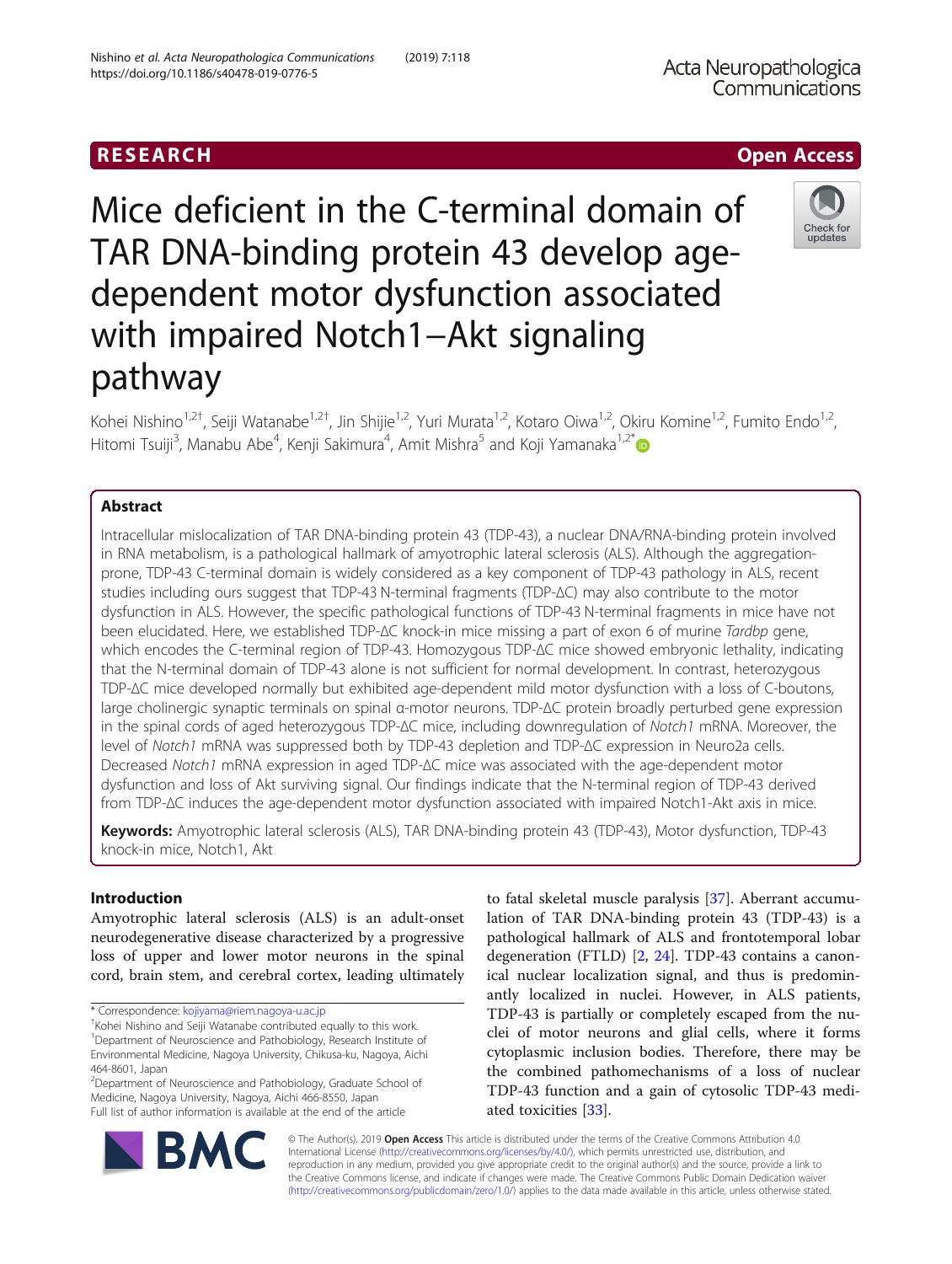TDP-43 is a ubiquitously expressed DNA/RNAbinding protein shuttling between nucleus and cytoplasm, and plays a critical role in multiple aspects of RNA metabolism such as splicing, stability, transport, translation, and microRNA maturation [[5](#page-12-0), [27](#page-13-0)]. TDP-43 has two RNA binding motifs (RRM1 and RRM2, respectively) in its amino (N)-terminal domain (a.a. 1– 273). TDP-43 also possesses a prion-like domain with a glutamine and asparagine  $(Q/N)$  rich region in the carboxyl (C)-terminus (a.a. 274–414) that confers susceptibility to form aggregates [\[36\]](#page-13-0). Missense mutations in the gene encoding human TDP-43, TARDBP, have been identified in familial and sporadic ALS, suggesting that TDP-43 dysfunction leads to motor neuron degeneration [[16](#page-13-0), [33,](#page-13-0) [37](#page-13-0)].

Most known ALS-linked TDP-43 mutations are located in the C-terminal domain  $[16, 37]$  $[16, 37]$  $[16, 37]$  $[16, 37]$ . In addition, cleaved TDP-43 C-terminal fragments are accumulated in the lesion of ALS patients [[2,](#page-12-0) [24,](#page-13-0) [35](#page-13-0)], and indeed are core components of TDP-43 cytoplasmic inclusions and aggregates [[11,](#page-13-0) [25,](#page-13-0) [35](#page-13-0)]. Moreover, we previously reported that aberration of the C-terminal domain disrupted spliceosomal integrity [\[34](#page-13-0)]. Therefore, the C-terminal domain of TDP-43 is tightly associated with the ALS pathology. In addition to the C-terminal fragments, the N-terminal fragments of TDP-43 have also been found in the postmortem spinal cord of ALS patients [[46\]](#page-13-0). In the cited study, the N-terminal fragments were produced by the action of calpain, reduced solubility, and sequestered full-length TDP-43 into cytoplasmic aggregates. Intriguingly, another study reported that the alternatively spliced endogenous TDP-43 S6 short variant devoid of the C-terminal domain formed highly insoluble cytoplasmic and nuclear inclusions reminiscent of TDP-43 pathology in ALS [[31](#page-13-0)]. These results suggest that TDP-43 N-terminal fragments may also be involved in TDP-43 pathology. However, the precise pathological mechanisms of TDP-43 N-terminal fragments still remains to be elucidated.

To examine the role of N-terminal TDP-43 fragments in vivo, we established TDP-ΔC knock-in mice (TDP- $\Delta C$  mice), in which Tardbp gene region encoding the C-terminal domain (a part of exon6) is eliminated. Heterozygous TDP-ΔC mice exhibited mild age-dependent motor dysfunction with a loss of C-boutons, large cholinergic synaptic terminals on motor neurons, and suppression of Notch1 − Akt signaling. Suppression of *Notch1* mRNA was induced both by TDP-43 depletion and TDP-ΔC expression. Collectively, these results suggest that N-terminal fragments of TDP-43 also contribute to ALS pathology associated with impaired Notch1-Akt signaling pathway.

## Materials and methods Animals

Murine Tardbp genomic DNA was isolated from C57BL/6 N mouse. The gene targeting vector was designed to replace a part of its exon 6, encoding amino acid 274–414 of murine TDP-43, with  $3 \times$  FLAG tag to delete C-terminal portion of TDP-43. We used the genomic fragment spanning from exon 2 to intron 5 and the fragment of 3′-UTR of exon 6 (both the arms are approximately 6 kb) for constructing targeting vectors, respectively. A neomycin resistant gene (neo') gene cassette with FRT sequences and diphtheria toxin (DTA) cassette were also inserted for positive and negative selection, respectively. The gene targeting was performed by using embryonic stem (ES) cells derived from C57BL/6 N (RENKA) as described elsewhere [[19](#page-13-0)]. The correctly targeted ES cells were microinjected into the blastocysts to generate chimeric mice. The mice heterozygous for TDP-ΔC mutant allele were maintained in C57BL/6J genetic background, and genotyped by PCR using following primers: 5′-GGCAAACAGCAGTTCACTTTCACCC-3′, 5′-GCTGCTGCTGACTACAAAGACC-3′, and 5′- AGATTTGGTGGTAATCCAGGTGGC-3′. The mice were housed in the specific pathogen free (SPF) environment  $(12 h$  light-dark-cycle;  $23 \pm 2$  °C;  $50 \pm 10$ % humidity), and treated in compliance with the requirements of the Animal Care and Use Committee, Nagoya University.

## Rotarod test

Rotarod tests were performed as previously reported [[44\]](#page-13-0). In brief, the mice were placed on the rotating rods, which accelerated from 0 to 30 rpm for 5 min with 15 min interval among each trial (Muromachi Kikai, Tokyo Japan). The longest latencies to fall off the rotating rods out of three trials were scored. No randomization or blinding was used in this study.

#### Antibodies

Following primary antibodies were used in this study: anticholine acetyl transferase (ChAT) (1:100, #AB144P, Merck Millipore Corp., Billerica, MA, USA), anti-Kv2.1(K89/34) (1:100, #75–014, RRID: AB\_10673392, Neuromab, USA), anti-TDP-43(3H8) (1:2,000 for immunofluorescence, 1:1, 000 for immunoblotting, #MABN45, Merck Millipore) anti-TDP-43(A260) (1:1,000, #3449, RRID: AB\_2200511, Cell Signaling Technology, Danvers, MA), anti-FLAG M2 (1:5,000, #F1804, RRID: AB\_262044, Sigma-Aldrich Co LLC, St. Louis, MO, USA), anti-glial fibrillary acidic protein (GFAP) (1:250, #G3893, RRID: AB\_477010, Sigma-Aldrich), anti-Iba1 (1:500, #019–10741, Wako Pure Chemical Industries Ltd., Osaka, Japan), anti-fibrillarin (1:1,000, #2639, RRID: AB\_2278087, Cell Signaling), anti-heat shock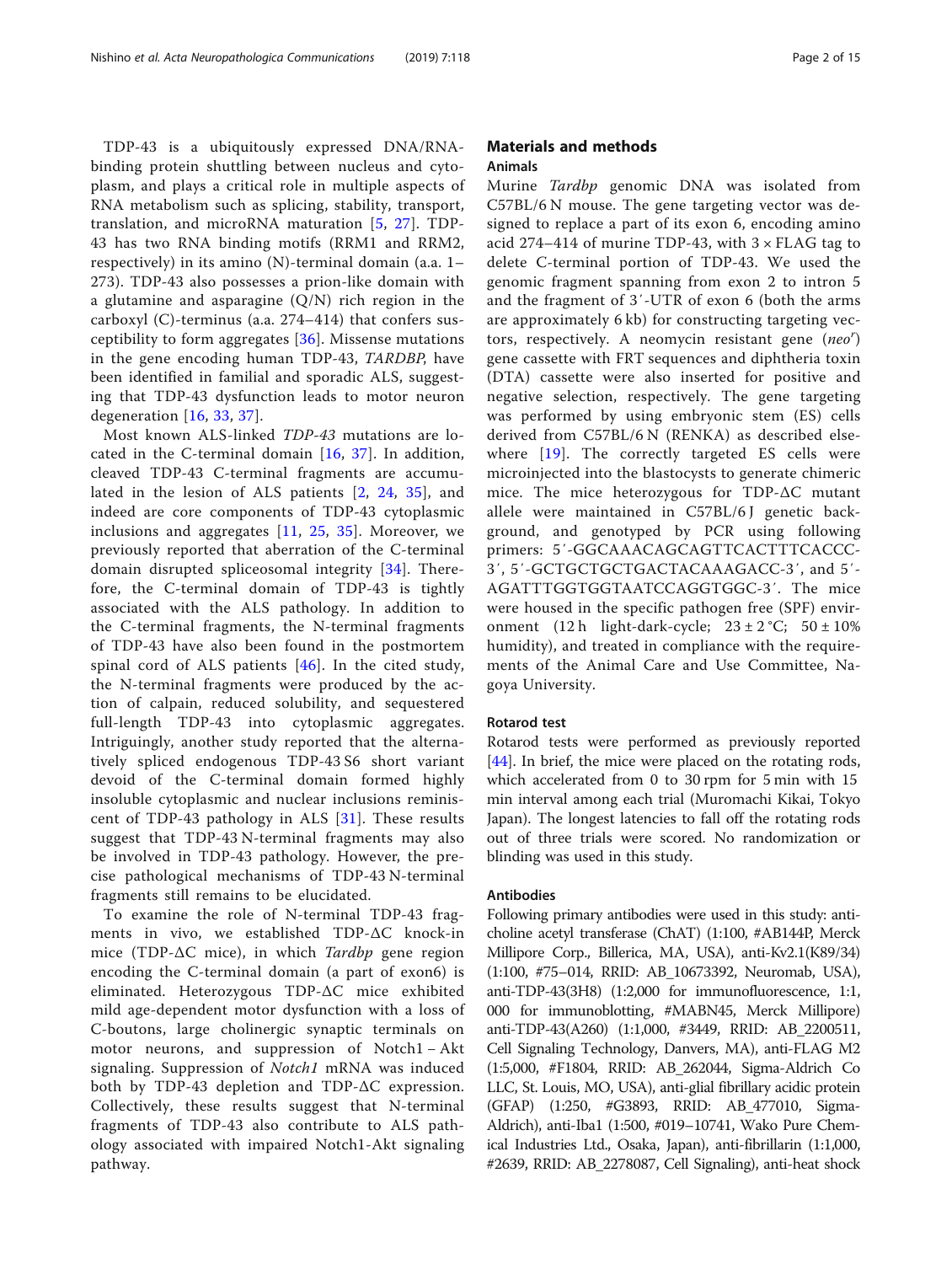protein 110 (Hsp110) (1:1,000, #SPA-1101E, RRID: AB\_ 916878, Enzo Life Sciences Inc., Farmingdale, NY), antiphospho Akt (Ser473) (1:1,000, #4060, RRID: AB\_2315049, Cell Signaling), anti-pan Akt (1:1,000, #4691, RRID: AB\_ 915783, Cell Signaling), anti-β-actin (1:5,000, #A5441, RRID: AB\_476744, Sigma-Aldrich). Anti-TDP-43 (N-terminal) was raised against a chemically synthesized N-terminal peptide of human TDP-43 a.a. 1–10 conjugated to keyhole limpet hemocyanin (KLH), and rabbit sera following the immunization was used at 1:200 for immunoblotting.

## Immunofluorescence

Immunofluorescence analyses were performed as described elsewhere [[43,](#page-13-0) [44](#page-13-0)]. Briefly, mice at indicated age were deeply anesthetized, and transcardially perfused with phosphate buffered saline (PBS) then  $4\%$ (w/v) paraformaldehyde in 0.1 M phosphate buffer for 10 min, respectively. After the incubation with  $30\%$ (w/v) sucrose in PBS, the dissected lumbar spinal cords were embedded in Tissue-Tek OCT compound medium (Sakura Finetek, Tokyo, Japan), and frozen at − 80 °C until use. After blocking, the 12 μm-sliced spinal cord sections were incubated with primary antibodies for overnight at 4 °C. Bound primary antibodies were detected with Alexa Fluor 488-conjugated anti-mouse or Alexa Fluor 546 conjugated anti-goat IgG secondary antibodies (both used in 1:1000) (Thermo Fisher Scientific Inc., Waltham, MA, USA). Immunofluorescence images were obtained by a confocal laser scanning microscopy (LSM-700; Carl Zeiss AG, Oberkochen, Germany) and the equipped software (Zen; Carl Zeiss AG). Cholinergic large synaptic terminals on α-motor neurons (C-boutons) were identified as contacting sites of ChAT and Kv2.1 on the surface of ChAT-positive motor neuron soma in ventral lumber spinal cords. For quantification, more than 50 motor neurons in three animals per genotype were counted for C-boutons based on the immunofluorescence images obtained by confocal laser scanning microscopy.

#### Plasmids, cell culture, and transfection

The full-length or ΔC (a.a. 1–273) human TDP-43 cDNA was inserted into pEGFP-N1 vector (Takara Bio, Shiga, Japan) using seamless ligation cloning extract (SLiCE) [\[20](#page-13-0), [51](#page-14-0)] from Escherichia coli HST02 (Takara Bio) to express with C-terminal EGFP tag. Site-directed mutagenesis on TDP-43 cDNA was performed according to the instruction of QuikChange site-directed mutagenesis kit (Stratagene, La Jolla, CA, USA). Mouse neuroblastoma Neuro2a (RRID: CVCL\_0470) cells were maintained in Dulbecco's Modified Eagle's' Medium (DMEM) containing 4.5 g/L glucose supplemented with 10%(v/v) fetal bovine serum (FBS), 100 U/mL penicillin, and 100 μg/mL streptomycin (all from Thermo Fisher) at 37 °C in a humidified chamber containing 5%  $CO<sub>2</sub>$ . The cells were differentiated in DMEM supplemented with  $2\% (v/v)$  FBS and  $2 \text{ mM } N6,2/-O$ -dibutyryladenosine-3′,5′- cyclic monophosphate (Nacalai Tesque, Kyoto, Japan) for indicated times. Transfection was performed using Lipofectamine 2000 reagent according to the manufacturer's instruction (Thermo Fisher).

# RNA isolation and quantitative reverse transcription (RT)- **PCR**

Total RNA of mouse spinal cords was isolated with Trizol reagent (Ambion, Austin, TX, USA), followed by further purification using RNeasy Mini Kit (Qiagen, Hilden, Germany) according to the manufacturer's instruction. The concentration of total RNA was determined by a spectrophotometer (NanoDrop ND-2000; Thermo Fisher), and RNA quality was assessed with the RNA integrity determined by microfluidics-based capillary electrophoresis (RNA integrity number (RIN)  $\geq$  8.0) (Bioanalyzer 2100; Agilent Technologies, Palo Alto, CA, USA). cDNA was synthesized from 1 μg of the purified RNA using PrimeScript II 1st strand Synthesis Kit (Takara Bio) and an oligo- $(dT)_{15}$  primer. Quantitative reverse transcription (RT)-PCR was performed using SYBR Premix Ex Taq II (Takara Bio) according to the manufacturer's protocol in Thermal Cycler Dice Real Time System II (Takara Bio). Relative mRNA expression was calculated by standard curve method normalized to β-actin gene (Actb) and relative to the control samples. All samples were run in duplicate. The primers that were used in this study are listed as follows:

for specific detection of mRNA levels of endogenous wild-type TDP-43; 5′-AAAAGGAAAATGGATGAGAC AGATG-3′ and 5′-AACTGAGCAGGATCTGAAAGAC TATTT-3′, for quantifying mRNA levels of both TDP-ΔC and endogenous wild-type TDP-43; 5′-ATGATAAGGTTG CCCAGTC-3′ and 5′-TACTGTTACCAAACCCACC-3′, for Notch1; 5′-TGGATGACCTAGGCAAGTC-3′ and 5′- TTCTGCATGTCCTTGTTGG-3′, for Hes1; 5′-TGCCAG CTGATATAATGGAG-3′ and 5′-CTTTGATGACTTTC TGTGCTC-3′, for Pten; 5′-AAGGGAGTCACAATTC CCA-3′ and 5′-ACTGAGGATTGCAAGTTCC-3′, for quantifying mRNA levels of β-actin; 5′-GCTATGTTGCTC TAGACTTCG-3′ and 5′-GGATTCCATACCCAAGAA GG-3′.

#### Subcellular fractionation

Tissues were fractionated as previously reported [\[4](#page-12-0)] with slight modifications. A frozen tissue was homogenized in ice-cold homogenization buffer (10 mM HEPES, 250 mM sucrose, 0.4%(v/v) phenylmethylsulfonyl fluoride (PMSF), pH 7.4) supplemented with protease inhibitor cocktail (Roche Diagnostics, Basel, Switzerland) using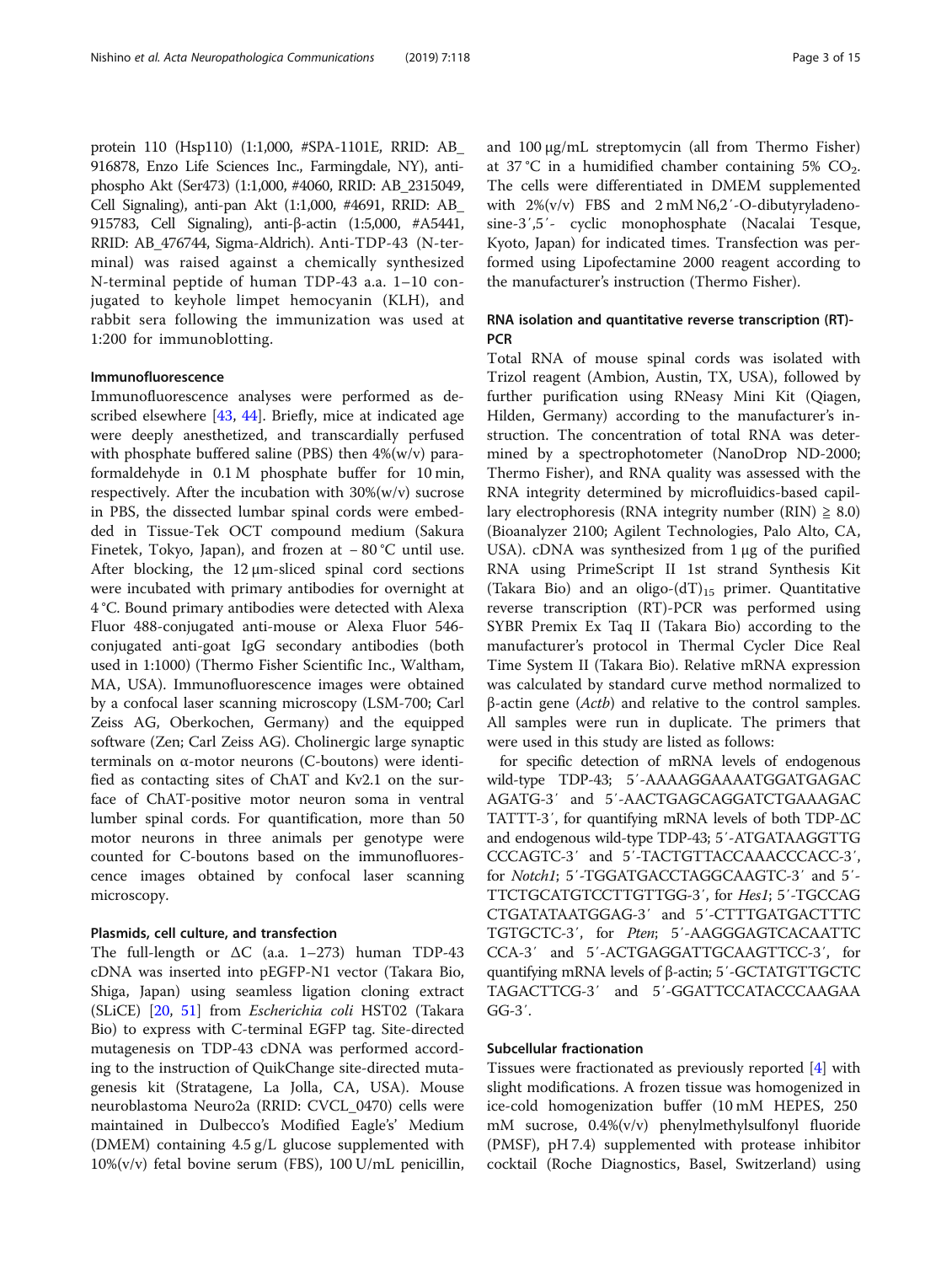Potter-Elvehjem homogenizer (Wheaton Industries, Millville, NJ, USA). The homogenate was centrifuged at 600×g,  $4^{\circ}$ C for 5 min. The supernatant was centrifuged at 10,000×g, 4 °C for 30 min, and discard the pellet. The supernatant was further centrifuged at 18,000×g, 4 °C for 30 min, and the resultant supernatant was collected as a cytosolic fraction. The pellet of the first centrifugation step (600×g) was resuspended in ice-cold hypotonic buffer (10 mM HEPES, 10 mM KCl, 1 mM  $MgCl<sub>2</sub>$ , 0.5 mM dithiothreitol (DTT), 0.4%(v/v) PMSF, pH 7.4), and incubate for 15 min on ice. After centrifugation at 600×g, 4 °C for 5 min, the pellet was resuspended in ice-cold hypertonic buffer (10 mM HEPES, 400 mM NaCl, 1 mM MgCl<sub>2</sub>, 0.2 mM ethylene glycol tetraacetic acid (EGTA), 30%(v/v) glycerol, 0.5 mM DTT, 0.4%(v/v) PMSF, pH 7.4), and incubated for 30 min at 4 °C with gentle agitation to induce osmotic shock. After centrifugation at 18, 000×g,  $4^{\circ}$ C for 30 min, the resultant supernatant was collected as a nuclear fraction.

## Immunoblotting

Tissues from control or TDP-ΔC mice were sonicated in ice-cold lysis buffer (50 mM Tris-HCl, 150 mM NaCl, 1 mM ethylenediaminetetraacetic acid (EDTA), 1%(v/v) Triton X-100) supplemented with protease inhibitor cocktail (Roche). The lysates were centrifuged at 15, 000 $\times$ g, 4 °C for 5 min to remove insoluble debris. Total protein concentration was measured using Bio-rad protein assay kit as described in manufacturer's instructions (Bio-rad, Hercules, CA, USA). Aliquots of 20 μg proteins were analyzed by sodium dodecyl sulfate- polyacrylamide electrophoresis (SDS-PAGE), and transferred to a polyvinylidene difluoride membrane (Immobilon-P, Merck Millipore). After blocking with 2% Bovine Serum Albumin (BSA) in TBS-T (50 mM Tris-HCl, 150 mM NaCl, 0.5%(v/v) Tween-20, pH 7.4), the membrane was incubated with the primary antibodies diluted in TBS (50 mM Tris-HCl, 150 mM NaCl, pH 7.4), followed by incubation with horseradish peroxidase (HRP)-conjugated anti-rabbit (1:5,000, #NA934, RRID: AB\_772206, GE Healthcare, Waukesha, WI, USA) or anti-mouse (1: 5,000, #NA931, RRID: AB\_772210, GE Healthcare) secondary antibodies. The membranes were visualized with Immobilon Crescendo Western HRP substrate (#WBLUR0100, Merck Millipore) according to the manufacturer's protocol. Densitometric analyses were performed by using an image analyzer LAS-4000 mini (Fuji-film, Tokyo, Japan) with the equipped software (Multi Gauge; Fuji-film).

## Microarray analysis

Microarray analyses were performed using purified total RNA of the 700 days-old TDP-ΔC mouse spinal cords or their littermate non-transgenic controls. cRNAs were prepared using Low Input Quick-Amp Labeling Kit (Agilent) according to the manufacturer's instruction, and were hybridized with mouse SurePrint G3 mouse GE microarray  $8 \times 60$  K Ver.2.0 chips (Agilent). Data were subsequently normalized and analyzed using Gene-Spring 13.0 software (Agilent). Pathway analyses were conducted using the Single Experiment Pathway analysis feature in GeneSpring 13.0 (Agilent). The moderated ttest was utilized, and 1.2-fold cut-off value was used to select significantly changed transcripts.

## **Statistics**

Time-course of rotarod score was analyzed by two-way ANOVA and Mann-Whitney non-parametric u-test. All the data from immunofluorescence, semi-quantitative immunoblotting and quantitative RT-PCR were analyzed by an unpaired t-test, for comparison between 2 groups, or one-way ANOVA followed by the post-hoc Tukey's multiple comparison t-test, for comparison among more than 3 groups, respectively. All the statistical analyzes were carried out using GraphPad Prism software (GraphPad Software, La Jolla, CA).

## Results

## Generation of the mice deficient in the TDP-43 C-terminal domain by gene targeting

The previous studies identified various N-terminal TDP-43 fragments with different length of the remaining Cterminal domain produced by the calpain-dependent cleavage [[46,](#page-13-0) [47\]](#page-14-0). Among the TDP-43 mutants devoid of various length of C-terminal domains, we found that complete deletion of the C-terminal domain from TDP-43 produced most severe neurotoxicity in cultured neuronal cells (Additional file [1](#page-12-0): Figure S1). Therefore, to examine pathogenic roles of TDP-43 N-terminal fragments in vivo, we generated the mice completely deficient in the TDP-43 C-terminal domain by gene targeting. A part of exon 6 encoding the murine TDP-43 C-terminal domain (a.a. 274–414) was deleted (Fig. [1a](#page-4-0)). Mice heterozygous for the TDP-ΔC mutant allele were successfully generated (Fig. [1](#page-4-0)b). When we crossbred the heterozygous mice (TDP-ΔC mice) to produce offspring, the ratio of the number of born heterozygous mice to the one of wild-type was roughly 2:1 (heterozygous: 21, wild-type: 9), however no homozygous mice were born, indicating an embryonic lethality of TDP-ΔC homozygous mouse as observed in TDP-43 deficient mice. In contrast, TDP-ΔC mice, heterozygous for a TDP-ΔC allele, were developed normally. The level of endogenous wild-type TDP-43 mRNA was not altered in the spinal cords of TDP-ΔC mice compared to the one in the wildtype (WT) controls (Fig. [1c](#page-4-0)), likely due to TDP-43 autoregulation mediated by the intact 3′-UTR. On the other hand, the total expression level of endogenous TDP-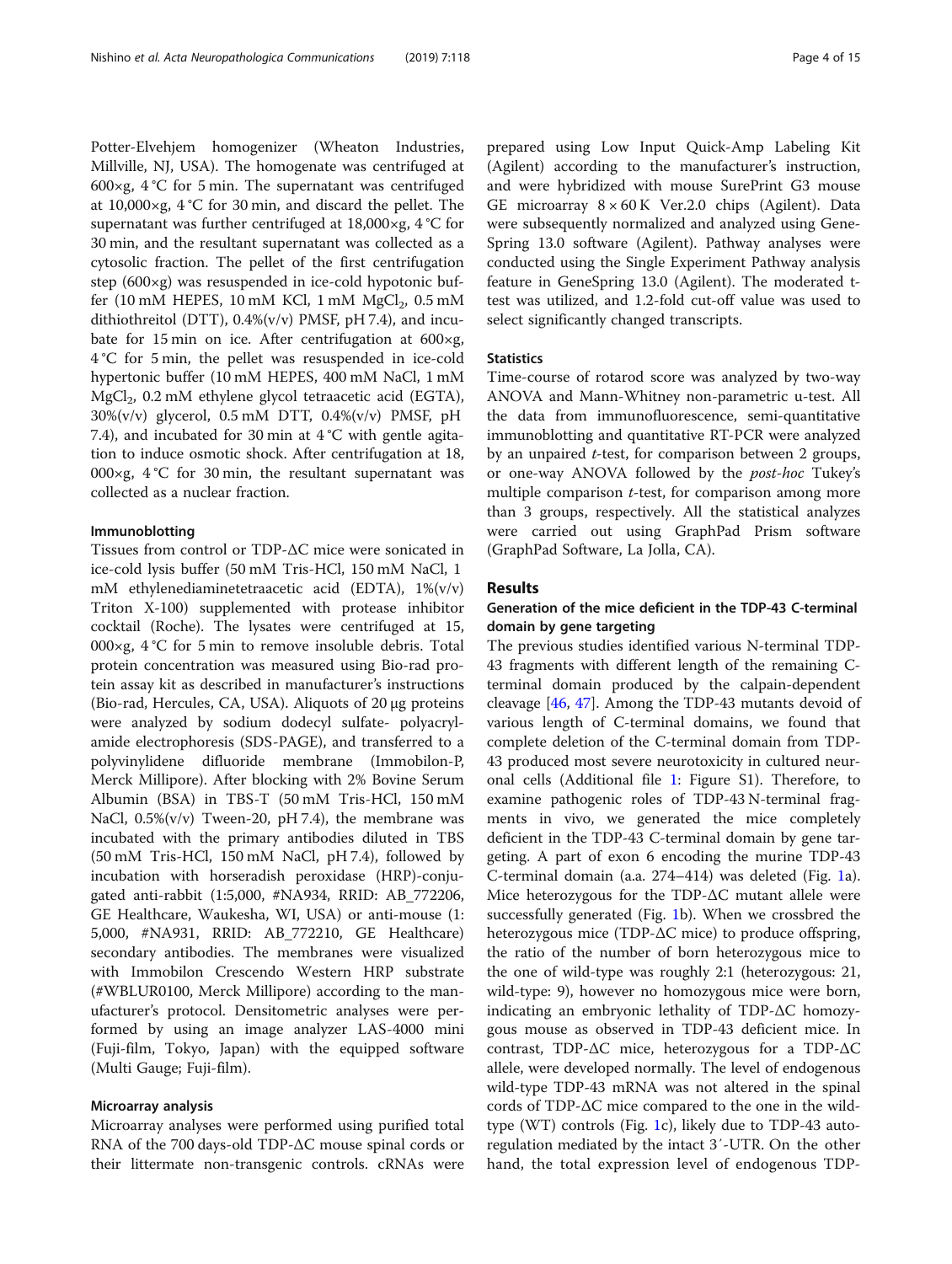<span id="page-4-0"></span>

only endogenous TDP-43 (TDP-WT) cDNA and "total" primers, recognizing both TDP-WT and TDP-∆C cDNAs. Relative mean of TDP-43 mRNA levels normalized to the WT control are plotted with standard deviation (SD). The level of TDP-WT mRNA did not differ between WT and ∆C mice, therefore, the expression level of TDP-∆C mRNA was almost the same as the endogenous TDP-43 mRNA

43 plus TDP-ΔC mRNAs in TDP-ΔC mice was almost twice as high as TDP-43 mRNA expression in WTs (Fig. 1c), indicating that TDP-ΔC mRNA expressed at levels similar to endogenous TDP-43 mRNA in TDP-ΔC mice.

# TDP-ΔC protein is enriched in cytosol, and less stable than the wild-type TDP-43

In TDP-ΔC mice, the expression pattern of TDP-ΔC proteins across various tissues including the central nervous system was similar to the one of wild-type TDP-43 protein (Fig. [2](#page-5-0)a, b). To assess the subcellular localization of TDP-ΔC protein in the mouse spinal cord, we immunostained lumbar spinal cord sections using an antibody against the endogenous TDP-43 (anti-TDP-43 (3H8), a mouse monoclonal antibody recognizing the TDP-43 C- terminal region) or an anti-FLAG antibody specifically recognizing (FLAG-tagged) TDP-ΔC protein (Fig. [2a](#page-5-0), Additional file [1:](#page-12-0) Figure S2). TDP-ΔC protein, visualized by the anti-FLAG antibody, was localized both in the cytosol and nucleus of spinal motor neurons (Fig. [2c](#page-5-0), upper panels), and did not affect the localization of endogenous wild-type TDP-43 (Fig. [2c](#page-5-0), lower panels). Subcellular fractionation of TDP-ΔC mouse spinal cords revealed that TDP-ΔC protein was predominantly localized in cytosol (Fig. [2d](#page-5-0)). Although the mRNA level of TDP-ΔC was almost the same as endogenous TDP-43 mRNA (Fig. 1c), the steady-state level of TDP-ΔC protein was much less than that of endogenous TDP-43 (Fig.  $2e$ , f). While, the level of endogenous TDP-43 was not altered between TDP-ΔC mice and controls (Fig. [2](#page-5-0)e, g). These results suggest that TDP-ΔC protein is much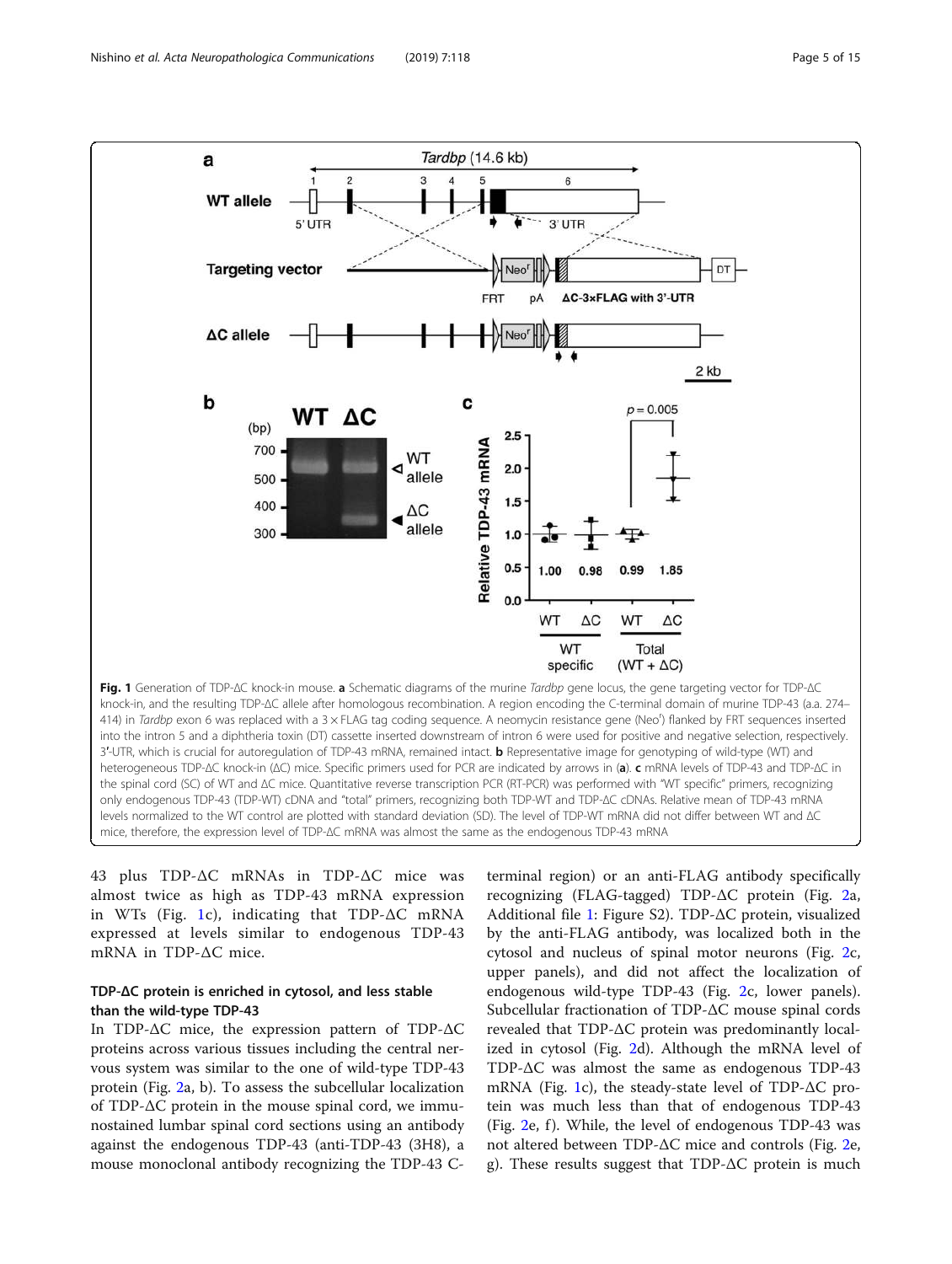$\Omega$  $24$ 48 72

TDP-43(WT)<br>-FLAG

9G

р.<br>Е

<span id="page-5-0"></span>

Fig. 2 TDP-∆C protein is predominantly localized in cytoplasm, and is less stable than TDP-43. a Schematic diagrams of wild-type TDP-43 (TDP-WT) and TDP-∆C proteins. The N-terminal domain of TDP-43 (a.a. 1–273), including the nuclear localization signal (NLS) and the nuclear export signal (NES), remains intact in TDP-∆C protein. Anti-TDP-43(N-terminal) antibody was raised against the extreme N-terminal domain (a.a. 1–10), whereas anti-TDP-43(A260) and anti-TDP-43(3H8) recognizes the region harboring a.a. 260 and the C-terminal domain (a.a. 274–414), respectively. Validation results for these antibodies are shown in Additional file [1:](#page-12-0) Figure S1. b Expression levels of TDP-WT and TDP-∆C proteins in spinal cord, cerebral cortex, cerebellum, and liver of wild-type (WT) and TDP-∆C (∆C) mice. Immunoblotting analyses using anti-TDP-43(3H8) antibody, that specifically recognizes TDP-WT, and anti-FLAG, specific to TDP-ΔC, in the indicated tissues of 5-month-old WT and ΔC mice. c Representative immunofluorescent images of anterior horn (AH) in lumbar spinal cord (LSC) sections of 5-month-old WT and TDP-∆C (∆C) mice stained with anti-TDP-43(3H8) or anti-FLAG antibody. Scale bars: 20 μm. d Subcellular fractionation of LSC and cerebral cortex from 5-months-old TDP-∆C mice. Immunoblotting analyses of cytosolic and nuclear fractions from the indicated tissues of TDP-∆C mice using antibodies for TDP-43(3H8), FLAG, fibrillarin, and heat shock protein 110 (Hsp110). Note that endogenous TDP-WT and TDP-∆C protein were predominantly localized in nucleus and cytosol, respectively. e-g Immunoblotting analyses of endogenous TDP-43 and TDP-∆C proteins in brain and whole spinal cords (SC) detected by anti-TDP-43 antibody recognizing the amino acids near Ala 260 (A260) of TDP-43 or anti-FLAG antibody (e). A filled arrowhead indicates endogenous murine TDP-43, and open arrowheads indicate TDP-∆C, respectively. An asterisk denotes a non-specific band. Quantification of TDP- ∆C relative to endogenous TDP-43 (f) or endogenous TDP-43 levels normalized to GAPDH (g) are plotted. Note that reduction of TDP-∆C protein levels was observed in both spinal cords and brains (f). While, the levels of endogenous TDP-43 protein were not affected by TDP-∆C (g). h and i Cycloheximide (CHX) chase assay revealed that TDP-∆C protein is less stable than TDP-WT protein. Mouse neuroblastoma Neuro2a (N2a) cells were transfected with expression plasmids for 3 × FLAG-tagged wild-type human TDP-43 (TDP-43(WT)-FLAG) or 3 × FLAG-tagged human TDP-43 mutant devoid of its C-terminal domain (TDP-∆C), and treated with CHX (15 μg/mL) for the indicated times. Cell lysates were then prepared and subjected to immunoblotting. Representative immunoblots using anti-FLAG and anti-β-actin antibodies are shown (h). Quantification of TDP-43(WT)-FLAG and TDP-∆C immunoblots relative to 0 h are plotted as mean ± standard error of the mean (SEM) (n = 3) Indicated p-values are results of multiple comparison t-test between TDP-43(WT) and TDP-∆C at the same time points (i)

 $p = 0.007$   $p = 0.001$ 

 $+$  TDP-43 (WT)

48 Chase time (h)

TDP-AC

 $\overline{24}$ 

 $p < 0.001$ 

 $\overline{12}$ 

Percent remaining

**IB: FLAG** 

IB: ß-actin

**IB: FLAG** 

 $IB: \beta$ -actin

100

80 60

40

20

 $\mathbf 0$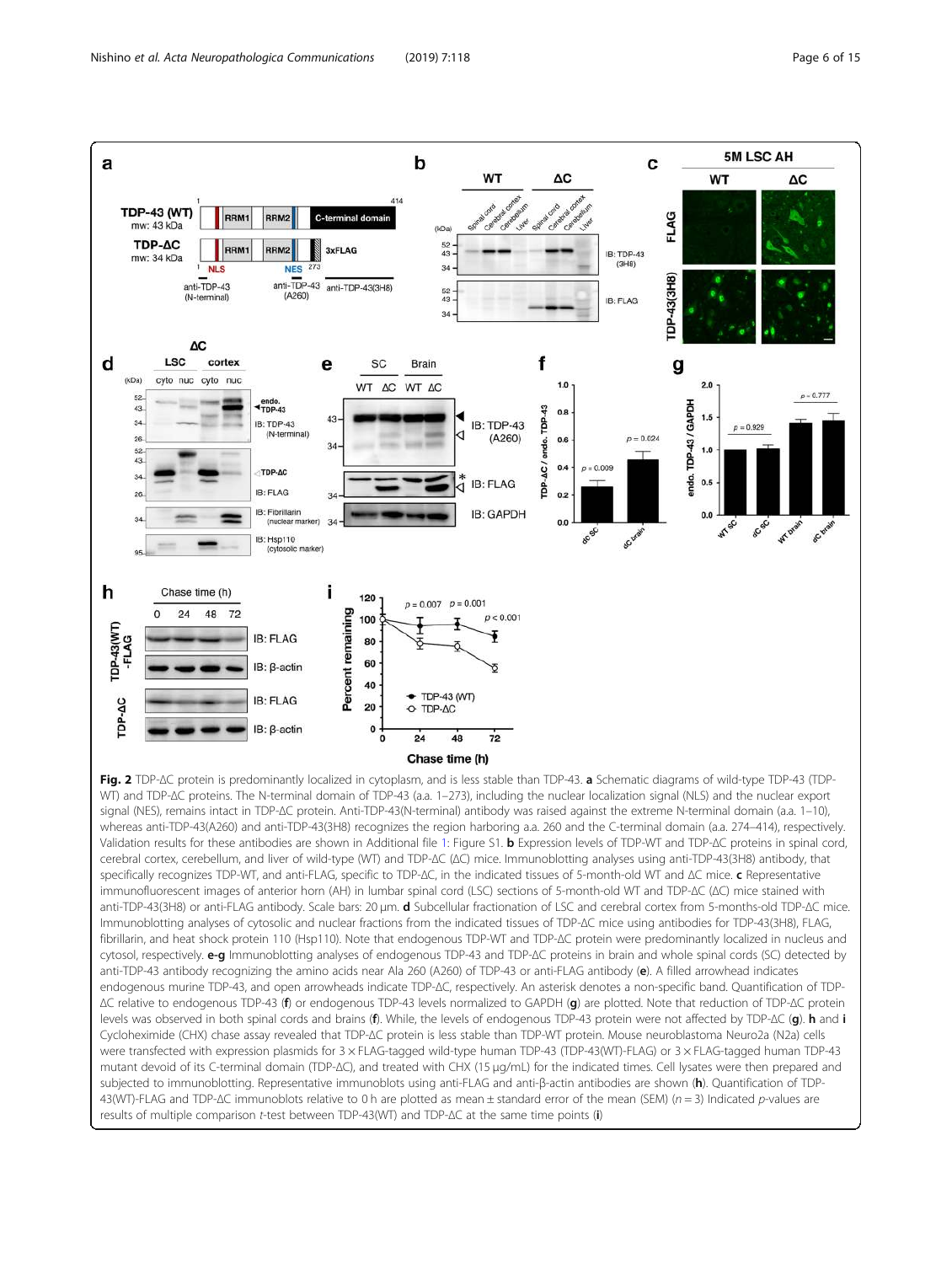less stable than the wild-type TDP-43. Consistent with this observation, TDP-ΔC protein was degraded apparently faster than TDP-43 protein in mouse neuroblastoma Neuro2a cells as evidenced by cycloheximide (CHX) chase assay (Fig. [2h](#page-5-0), i).

## TDP-ΔC mice show age-dependent mild motor dysfunction

To examine whether there were any motor phenotypes in TDP-ΔC mice, we performed a rotarod test monthly from 2 to 20 months of age (Fig. [3a](#page-7-0)). Although no difference between genotypes was detected until 18 months old, a mild but significant decline in the rotarod performance in TDP-ΔC mice was observed both at 19 and 20 months old (Fig. [3](#page-7-0)a and b). This decline was observed in both genders (Additional file [1](#page-12-0): Figure S3). As a first step to reveal the mechanistic basis for motor dysfunction in aged TDP-ΔC mice, we examined the C-boutons, large cholinergic synapses terminated on α-motor neurons, by immunofluorescence staining for staining for the presynaptic marker choline acetyltransferase (ChAT) and the post-synaptic marker Kv2.1 [\[15](#page-13-0), [21](#page-13-0), [49](#page-14-0)]. According to ChAT immunostaining, the number of C-boutons was substantially reduced in the lumbar spinal cord of aged TDP-ΔC mice compared to agematched WTs (Fig. [3](#page-7-0)c-e). Intriguingly, while ChATpositive presynaptic boutons were reduced in number, whereas Kv2.1 labeled postsynaptic density seemed to be unchanged (Fig. [3](#page-7-0)d). Moreover, the number of ChAT-positive motor neurons was unaffected (Fig. [3](#page-7-0)f), indicating that there was no detectable loss of spinal motor neurons. We also analyzed neuromuscular junctions (NMJs) of tibialis anterior muscle in aged TDP-ΔC mice, however, NMJs were preserved in 700-days-old TDP-ΔC mice (Additional file [1:](#page-12-0) Figure S4). Inflammatory responses of microglia were not detectable, however, slight activation of astrocytes was observed in aged TDP-ΔC mice as evidenced by increased expression of glial fibrillary acidic protein (GFAP) (Fig. [3g](#page-7-0)). This finding may reflect the astrocytic response to the synaptic disruption of Cboutons.

# Intranuclear TDP-∆C provokes cytotoxicity in cultured neuronal cells

We then examined whether the aberrant subcellular localization of TDP- $\Delta C$  is involved in the synaptic loss observed in aged TDP-ΔC mice. In TDP-ΔC protein, both nuclear localization signal (NLS) and nuclear export signal (NES) are retained, which may be responsible for their subcellular localization in each compartment (Figs. [2](#page-5-0)a, [4a](#page-8-0)). In cell viability assays using Neuro2a cells, a NES-deficient TDP-ΔC variant (TDP-ΔCΔNES) was predominantly localized in nucleus (Fig. [4a](#page-8-0), right) and exhibited cytotoxicity at the similar level to TDP-ΔC, whereas a NLSdeficient TDP-ΔC variant (TDP-ΔCΔNLS; Fig. [4](#page-8-0)a middle) was predominantly localized in cytosol and demonstrated no cytotoxicity (Fig. [4](#page-8-0)b). Moreover, another TDP-ΔC variant carrying F148 L / F149 L mutations in the RRM1 domain (TDP- $\Delta C(F/L)$ ), which is nearly devoid of its nucleotide binding ability, showed less cytotoxicity than TDP- $\Delta C$  (Fig. [4c](#page-8-0)). These results suggest that nucleotide binding ability and nuclear localization of TDP-ΔC are crucial for the age-dependent motor dysfunction in TDP-ΔC mice.

# TDP-ΔC induces widespread perturbation of gene expression in mice

To identify key genes linked to the motor dysfunction in TDP-ΔC mice, we performed a microarray analysis using RNAs isolated from the aged TDP-ΔC mouse spinal cords. We detected around 4,000 genes, of which 3,758 were upregulated (Additional file [2](#page-12-0): Table S1) and 228 were downregulated (Additional file [3](#page-12-0): Table S2) with foldchange  $> 1.2$  (q-value < 0.0[5](#page-9-0) in moderate t-test) (Fig. 5a). Among these differentially expressed genes, 118 genes (91 upregulated and 27 downregulated genes) are known to be directly regulated by TDP-43 (Additional file [4:](#page-12-0) Table S3) according to the data on RNA targets of TDP-43 in primary neurons [[6](#page-12-0), [30,](#page-13-0) [45](#page-13-0)]. Representative genes from this target group are listed in Fig. [5](#page-9-0)a. Especially among these affected genes, we confirmed downregulation of Notch1 and Adarb2 in TDP-ΔC mice using quantitative RT-PCR (Fig. [5](#page-9-0)b). To determine the role of TDP-ΔC in downregulation of Notch1 mRNA, we measured the mRNA level of Notch1 in Neuro2a cells with TDP-43 depletion or TDP-ΔC overexpression. Intriguingly, downregulation of Notch1 was observed in both the conditions, whereas overexpression of wild-type TDP-43 elevated the level of Notch1 mRNA (Fig. [5c](#page-9-0)).

## Downregulation of Notch1 is associated with suppression of Akt signaling pathway in the aged TDP-∆C mice

To reveal the pathomechanism common to TDP-ΔC mice and sporadic ALS, we focused on 118 genes known to be regulated by TDP-43 among the 4,000 differentially expressed genes in TDP-ΔC mice (Fig. [5a](#page-9-0)). Since TDP-43 pathology is observed in motor neurons of almost all patients with sporadic ALS, the genes directly regulated by TDP-43 are of great potential importance to understand the mechanisms for motor dysfunction and synaptic abnormality observed in TDP-ΔC mice, and may be relevant to pathogenic mechanisms for sporadic ALS.

Of these 118 genes, we focused on the Notch1 mediated regulation of Akt/PKB signaling, since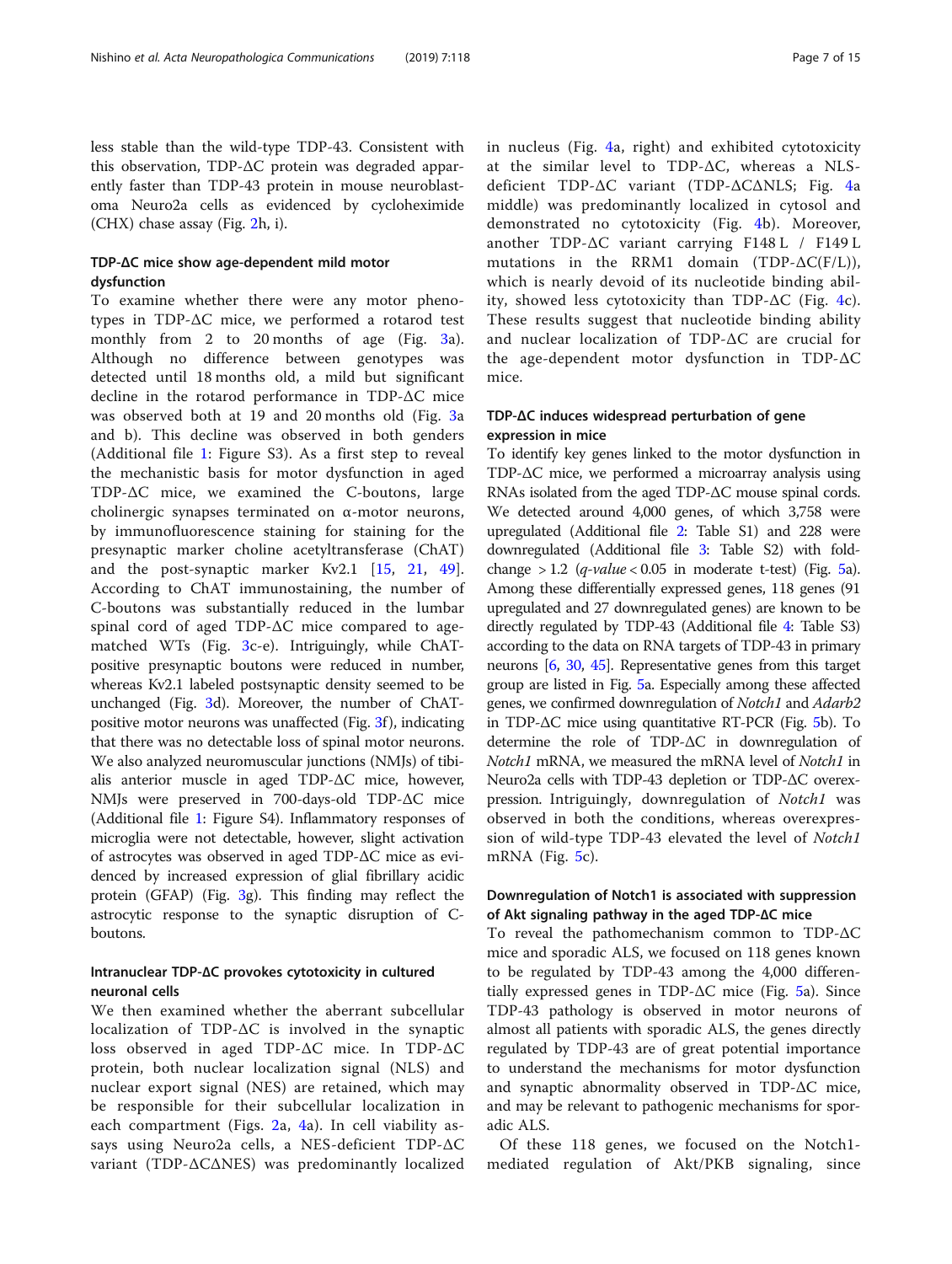<span id="page-7-0"></span>

alternation of Notch1 has been reported in some ALS models or patients [\[17,](#page-13-0) [41,](#page-13-0) [48](#page-14-0)], and Akt is tightly involved in the maintenance of synaptic integrity and motor neuron survival [[9,](#page-12-0) [23,](#page-13-0) [40,](#page-13-0) [52](#page-14-0)]. Molecular pathways linking *Notch1* and Akt have been demonstrated in previous studies [[13](#page-13-0), [50](#page-14-0)] as illustrated in Fig. [7](#page-11-0). Briefly, *Notch1* increases transcription of its downstream target Hes1, and expression of Pten, a suppressor of phosphoinositide-3-dependent Akt activation, is downregulated by Hes1 induction. Through this pathway, therefore, *Notch1* positively regulates Akt activity to maintain the synaptic integrity. We hypothesized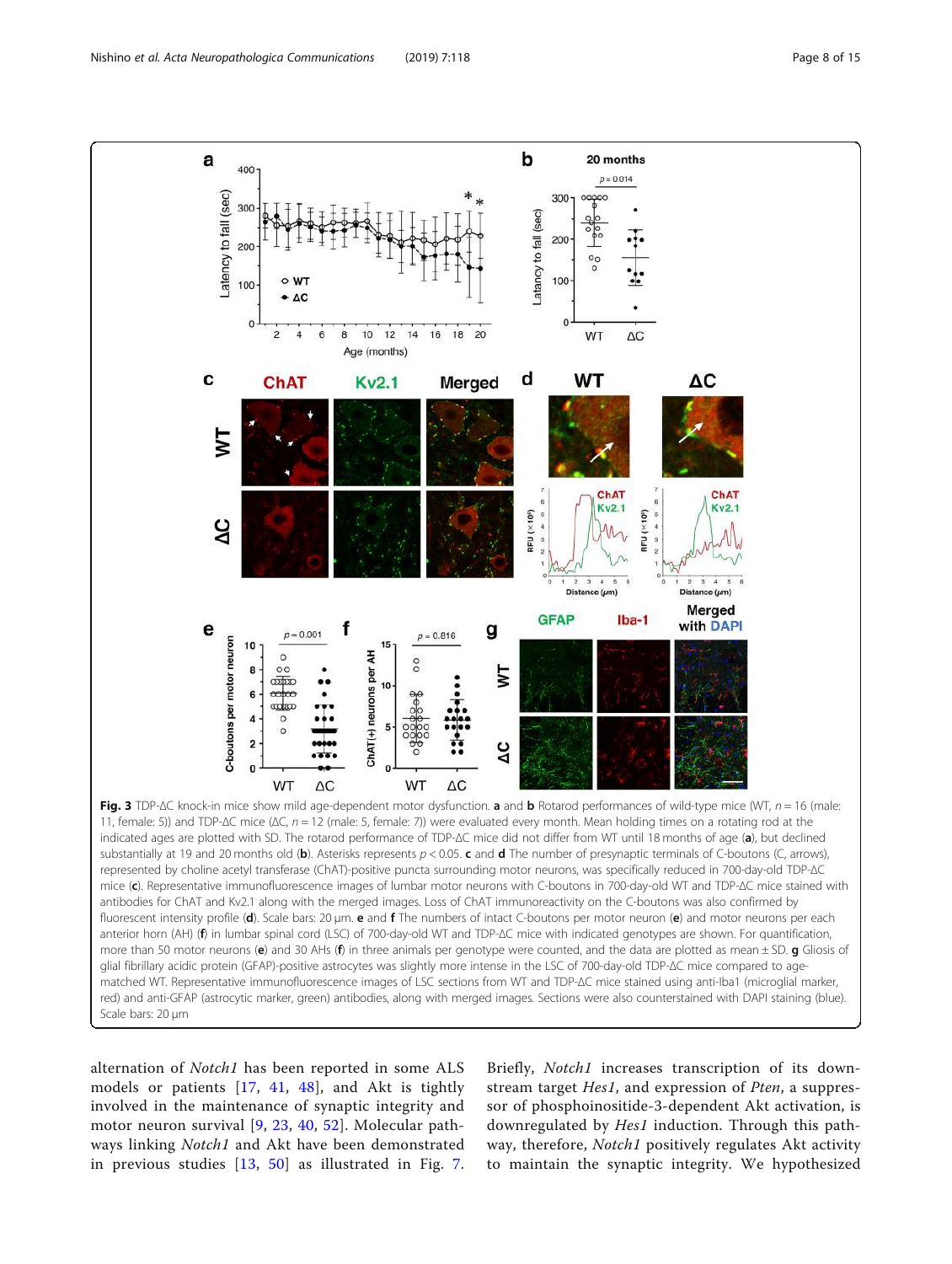<span id="page-8-0"></span>

that reduced expression of Notch1 suppresses Akt activity, thereby disrupting synaptic structure in the aged TDP-ΔC mice. As expected, the level of Hes1 mRNA was reduced to about 69% of WT, and Pten mRNA was reversely increased to 126% of WT in aged TDP-ΔC mice (Fig. [6](#page-10-0)a). The expression of phosphorylated Akt (pAkt), an active form of Akt, was substantially diminished in the spinal cord of the aged TDP-ΔC mouse (Fig. [6b](#page-10-0)). Moreover, we found that the level of pAkt was reduced in an age-dependent manner. In young TDP-ΔC mice (150 days-old), the level of pAkt did not differ from the WTs (Fig. [6](#page-10-0)c and d). However, a significant reduction of pAkt was observed in 400- day-old (Fig. [6e](#page-10-0) and f) and 700-day-old TDP- $\Delta C$  mice (Fig. [6g](#page-10-0) and h). Total amounts of Akt proteins were also decreased in 700-day-old TDP-ΔC mice compared to age-matched WTs, suggesting that chronic

inactivation of Akt promotes degradation of Akt itself likely through a mechanism analogous to that de-scribed previously in damaged neurons [\[38\]](#page-13-0).

## **Discussion**

In this study, we established TDP-ΔC knock-in mice, and demonstrated age-dependent motor dysfunction associated with a substantial loss of C-boutons on lumbar motor neurons. TDP-ΔC deregulated numerous genes, and suppression of the Notch1-Akt signaling pathway was associated with structural abnormalities of Cboutons. These data suggest that TDP-ΔC contributes to the motor dysfunction associated with impaired Notch-Akt signaling pathway (Fig. [7](#page-11-0)).

Consistent with a previous study [\[4\]](#page-12-0), TDP- $\Delta C$ leaked from nucleus to cytosol. However, the mechanism for this nucleocytoplasmic translocation of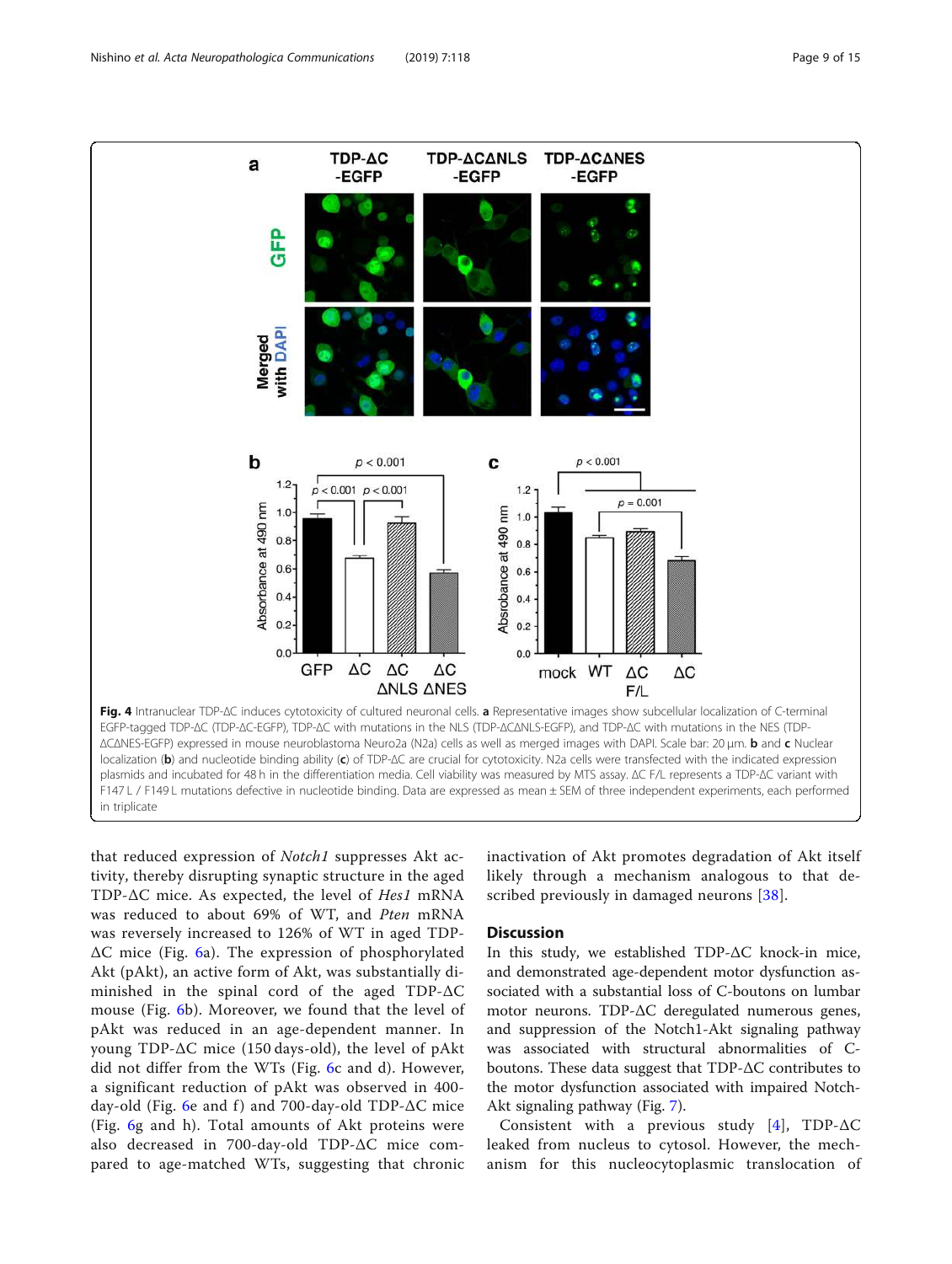<span id="page-9-0"></span>

TDP-43 is controversial. One study suggested that TDP-43 translocation from nucleus to cytosol is mediated by the exportin family [\[3\]](#page-12-0), whereas recent studies suggested that nuclear export of TDP-43 is dependent on diffusion rather than the predicted NES [\[10](#page-12-0), [26](#page-13-0)]. In the present study, GFP-fused TDP- $\Delta C$ , which molecular size (~70 kDa) is much larger than the average size of nuclear pore  $({\sim}40 \text{ kDa})$ , leaked from nuclei as well as FLAG-tagged TDP-ΔC protein, while the TDP-ΔCΔNES was retained, suggesting that the leakage of TDP-ΔC is likely to be dependent on active nuclear export machinery (possibly mediated by an exportin family). Since nuclear-localized TDP-ΔC exhibited cytotoxicity, clearance of TDP-43 from nuclei in ALS may be a result of cellular stress response. Future studies are required to investigate the detailed mechanisms of TDP-43 translocation.

Previous studies including ours reported a reduced number of C-boutons on motor neurons in both ALS model mice expressing mutant SOD1 [[12,](#page-13-0) [15](#page-13-0), [18\]](#page-13-0) and patients with ALS [[15,](#page-13-0) [22](#page-13-0)]. Since cholinergic interneurons control the firing frequency of α-motor neurons through C-boutons [\[7](#page-12-0)], a loss of C-boutons may induce hyperexcitation of α-motor neurons leading to motor dysfunction and eventual neurodegeneration. The number of C-boutons was substantially reduced in aged TDP-ΔC mice while there was no detectable loss of spinal α-motor neurons. Considering that a reduction of C-boutons was observed prior to the disease onset in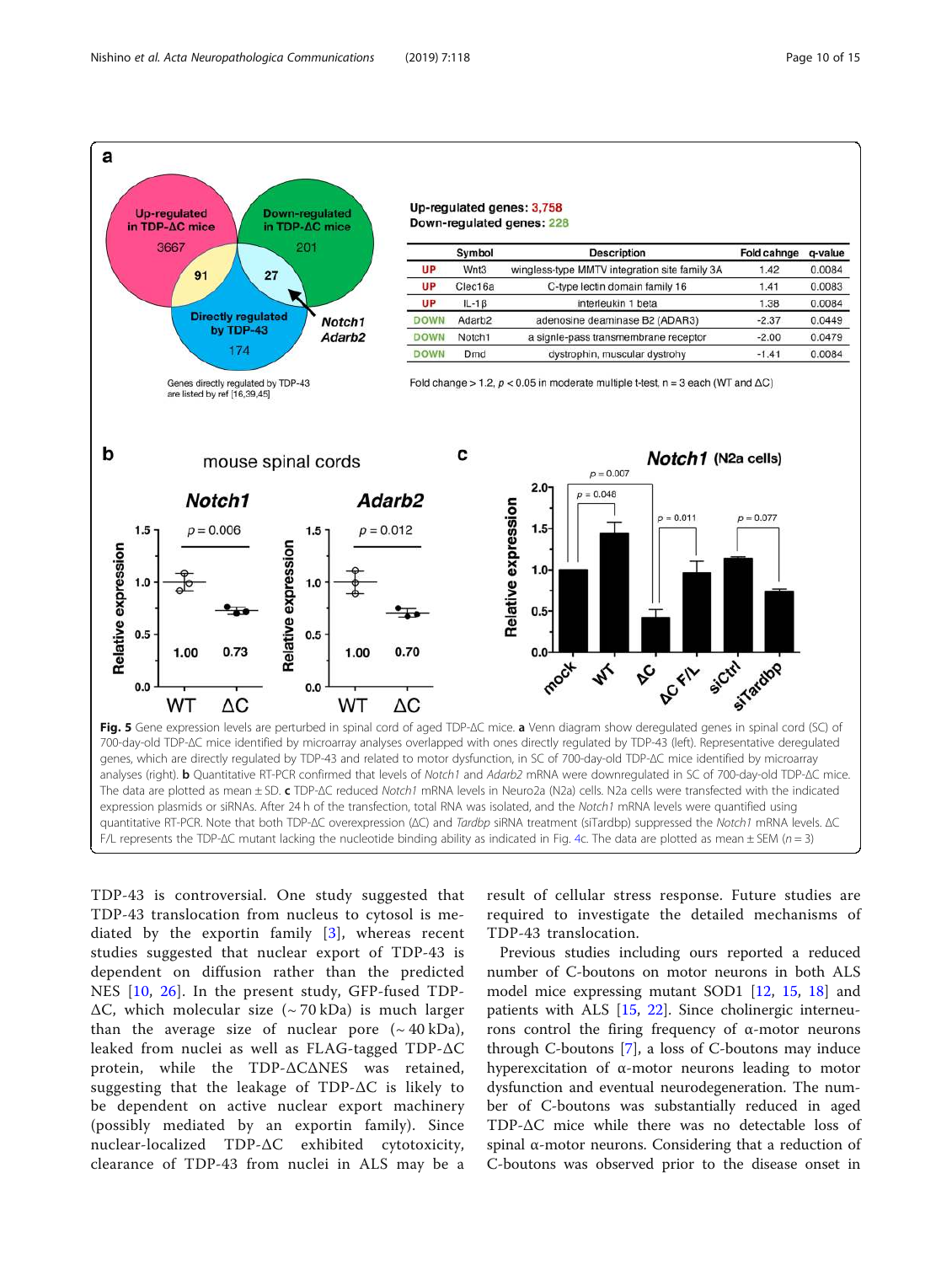<span id="page-10-0"></span>

data are shown as mean  $\pm$  SEM ( $n = 3$ )

the studies using SOD1 mice  $[12, 15, 18]$  $[12, 15, 18]$  $[12, 15, 18]$  $[12, 15, 18]$  $[12, 15, 18]$  $[12, 15, 18]$ , TDP- $\Delta$ C-mediated neurotoxicity may not be sufficient to induce a substantial loss of  $\alpha$ -motor neurons within the two-year lifespan of mice. Furthermore, NMJs of TDP-ΔC mice were relatively preserved, suggesting the possibility that dysfunction of C-boutons is the earliest neuropathological phenotype in motor dysfunction related to TDP-43. The molecular basis for this selective loss of C-

boutons in aged TDP-ΔC mice requires further investigation.

TDP-ΔC perturbed the expression levels of around 4, 000 genes in mouse spinal cords; unexpectedly, however, a limited number of these genes are regulated by TDP-43 according to the studies screening for its neuronal RNA targets [\[6](#page-12-0), [30](#page-13-0), [45\]](#page-13-0). While on the other hand, nuclear-localized TDP-ΔC was sufficient to induce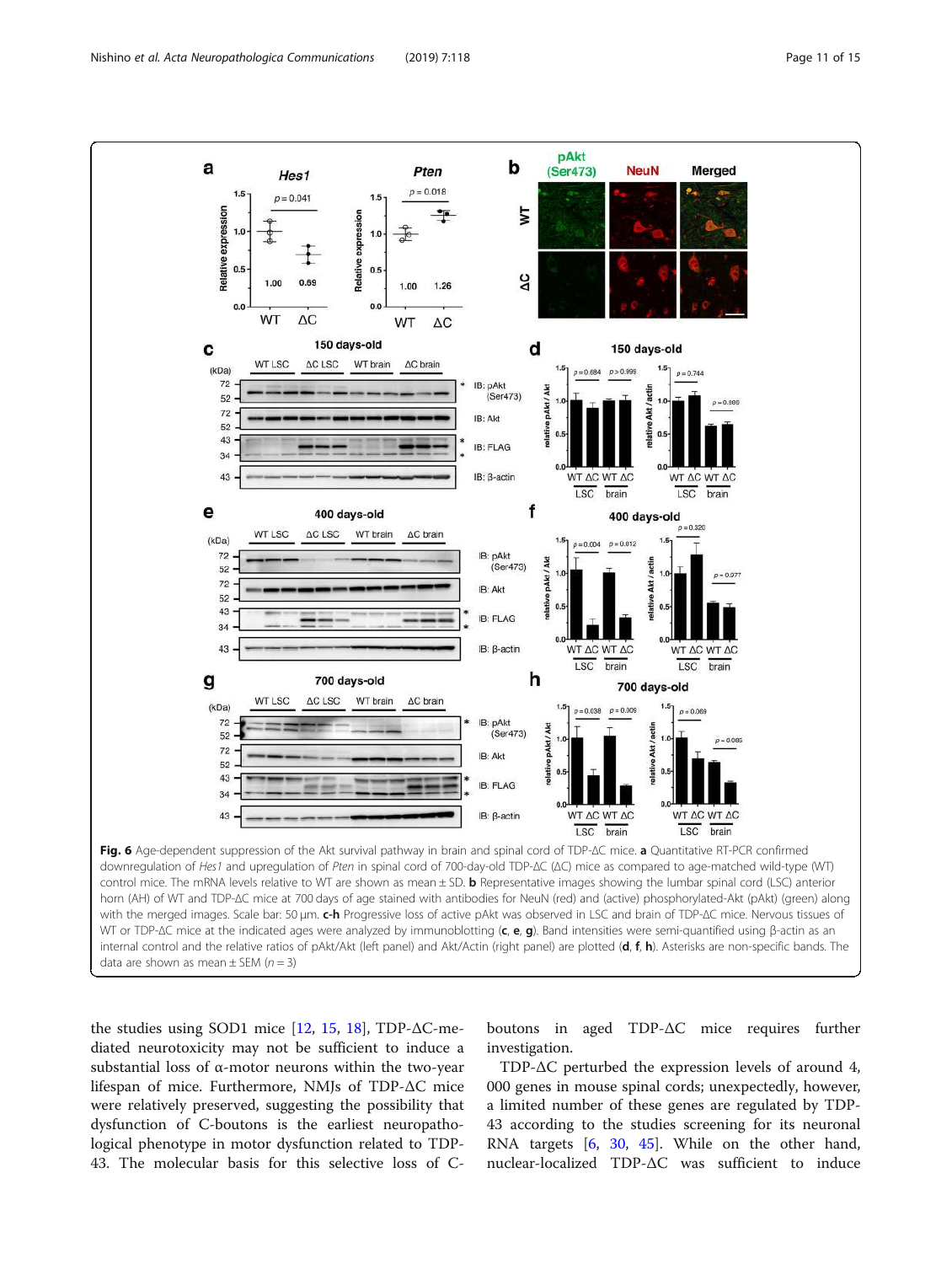<span id="page-11-0"></span>

cytotoxicity. These findings suggest that TDP-ΔC evokes neurotoxicity not simply by inhibiting the functions of TDP-43. More importantly, our results suggest that TDP-43 N-terminal fragments are not merely innocuous byproducts of cleaved TDP-43 proteins, but are key elements to induce neurotoxicity. Intriguingly, mild motor dysfunction similar to the one observed in TDP-ΔC mice was also observed in Tardbp heterozygous knockout mice generated by a gene-trap insertion strategy [[14](#page-13-0)] or Tardbp<sup>Q101X</sup> heterozygous knock-in mice generated by an N-ethyl -N-nitrosourea (ENU) induced mutagenesis  $[28]$  $[28]$ . In these mice, as similar to TDP- $\Delta C$  mice, the N-terminal fragments of TDP-43 were additionally expressed without affecting the levels of endogenous WT TDP-43, supporting the notion that the N-terminal fragments of TDP-43 are involved in age-dependent motor dysfunction in mice. Although many previous studies have identified the C-terminal fragment of TDP-43 as a core component of TDP-43 protein aggregates, recent studies have revealed that the

TDP-43 N-terminal region promotes dimerization of TDP-43 protein [[1,](#page-12-0) [29](#page-13-0), [39](#page-13-0)]. Further, our studies and those of others have strongly implicated TDP-43 Nterminal fragments in ALS pathogenesis [[31](#page-13-0), [46\]](#page-13-0).

Among deregulated genes in aged TDP-ΔC mouse spinal cord, we identified downregulation of Notch1 − Akt signaling genes during age-dependent motor dysfunction. Moreover, we found that the levels of pAkt and total Akt gradually decreased with age in the nervous tissue of TDP-ΔC mice. Although direct evidence for the link between chronic downregulation of pAkt and age-dependent motor dysfunction in TDP-ΔC mice was not provided in this study, there are several studies suggesting the potential role of impaired Akt signaling in ALS pathomechanisms. Indeed, reduced Notch1 signaling was also observed in a C9orf72-linked ALS model [[48\]](#page-14-0). The Pten−Akt axis was disrupted by the C9orf72 related (G4C2) RNA repeat, and partial depletion of Pten ameliorated the repeat-mediated toxicity [[32](#page-13-0)]. Moreover, reduced Akt signaling was also reported in SOD1-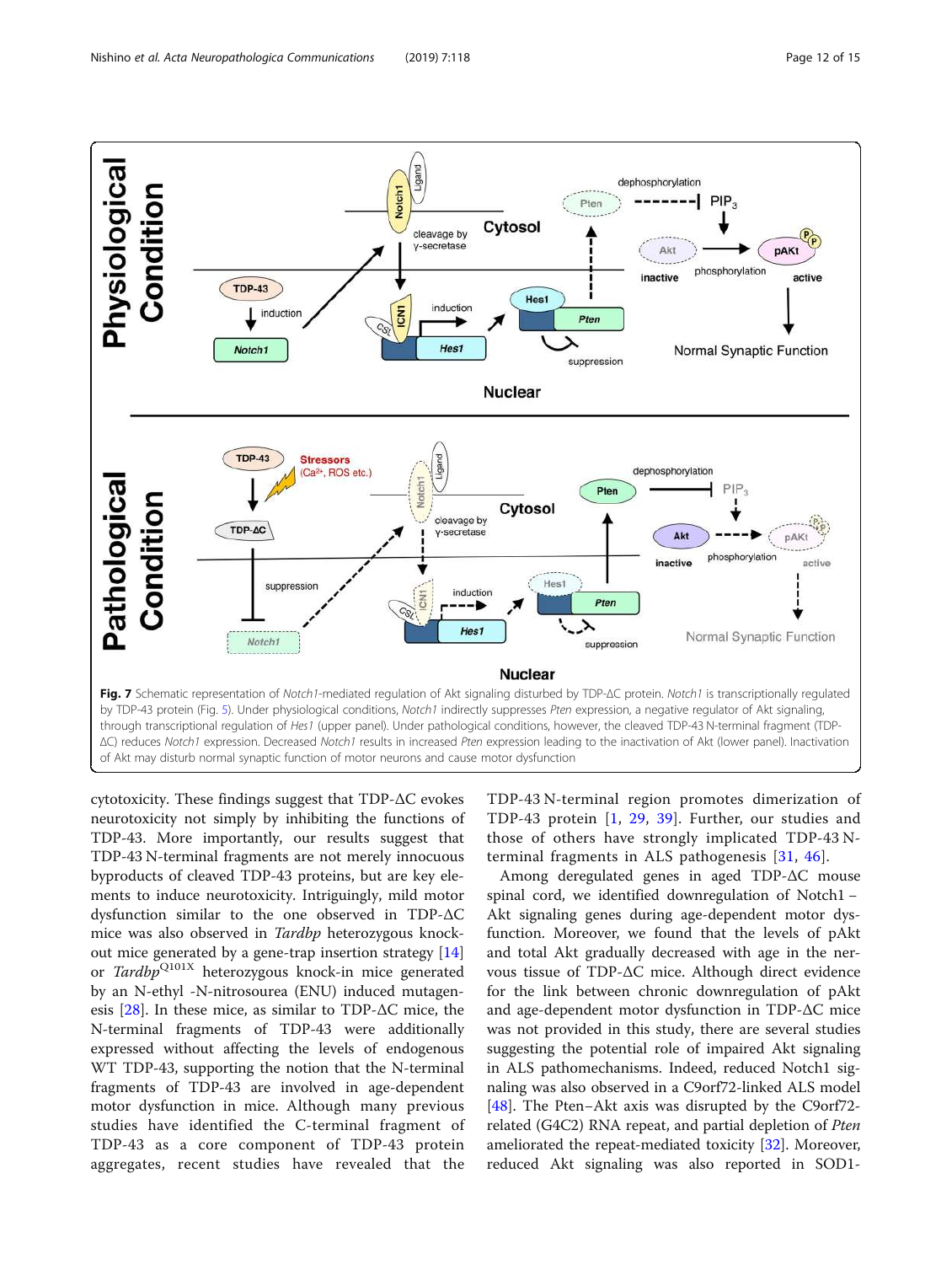<span id="page-12-0"></span>related ALS models [8, [42](#page-13-0)]. We found that expression of the Notch1 was also reduced by siRNA-mediated depletion of TDP-43 in cultured neuronal cells, a finding potentially relevant to sporadic ALS characterized by a loss of nuclear TDP-43. Although one study showed that TDP-43 or mutant SOD1 overexpression resulted in neurodegeneration through hyperactive Notch1 signaling [[41\]](#page-13-0), most of studies cited here are consistent with our findings, suggesting that insufficient Notch1-Akt signaling may lead to neurotoxicity and motor neuron dysfunction in ALS.

## Conclusions

Gene ablation of the TDP-43 C-terminal domain in mice (TDP-ΔC mice) induced age-dependent motor dysfunction associated with loss of cholinergic synapses on spinal α-motor neurons. This age-dependent motor impairment was also associated with suppression of Notch1-Akt signaling pathway. Our data uncovered a detrimental role of N-terminal TDP-43 fragments in ALS pathology in mice, associated with suppression of Akt surviving signal.

## Additional files

[Additional file 1:](https://doi.org/10.1186/s40478-019-0776-5) Figure S1. Complete deletion of C-terminal domain from TDP-43 induced severe neurotoxicity in cultured neuronal cells. Figure S2. Anti-TDP-43(3H8) recognizes C-terminal domain of TDP-43. Figure S3. No gender differences were found in rotarod scores in aged WT and TDP-∆C mice. Figure S4. Neuromuscular junction (NMJ) was not affected in aged TDP-∆C mice. (PDF 893 kb)

[Additional file 2:](https://doi.org/10.1186/s40478-019-0776-5) Table S1. Genes upregulated (> 1.2 fold) in 700-dayold TDP-∆C mouse spinal cord. (XLSX 499 kb)

[Additional file 3:](https://doi.org/10.1186/s40478-019-0776-5) Table S2. Genes downregulated (> − 1.2 fold) in 700day-old TDP-∆C mouse spinal cord. (XLSX 41 kb)

[Additional file 4:](https://doi.org/10.1186/s40478-019-0776-5) Table S3. Affected genes (> 1.2 or < − 1.2 fold) among known TDP-43 regulatory targets in 700-day-old TDP-∆C mouse spinal cord. (XLSX 20 kb)

#### Abbreviations

ALS: Amyotrophic lateral sclerosis; FTLD: Frontotemporal lobar degeneration; NES: Nuclear export signal; NLS: Nuclear localization signal; SOD1: Cu/Zn superoxide dismutase; TDP-43: TAR DNA-binding protein 43

#### Acknowledgements

We thank RIKEN Center for Brain Science RRD for support on microarray analyses and antibody production, Center for Gene Research, Nagoya University for sequence analyses, and Center for Animal Research and Education (CARE), Nagoya University for technical support on animal experiments.

#### Authors' contributions

KN, SW, and KY designed the study. KN, SW, YM, KO, and AM performed the experiments with support from OK and FE under the supervision of KY. MA and KS established the TDP-∆C mice. SJ and HT performed the initial characterization of the mice. KN, SW, and KY interpreted the data, and wrote the manuscript. All the authors approved the manuscript.

#### Funding

This work was supported by Grants-in-Aid for Scientific Research 18H02740 and 18H04860 (to KY), and 17H04986 (to SW) from the Ministry of Education, Culture, Sports, Science and Technology (MEXT), Japan / Japan Society for

the Promotion of Science (JSPS), Uehara Memorial Foundation, and Takeda Science Foundation (to KY).

#### Availability of data and materials

Data, material and software information supporting the conclusions of this article are included within the article and its additional files.

#### Ethics approval and consent to participate

All the experiments were conducted in compliance with the ARRIVE guidelines. The experiments using genetically modified mice were approved by the Animal Care and Use Committee and the recombinant DNA experiment committee of Nagoya University (approval numbers #19269 and #143, respectively).

#### Competing interests

The authors declare that they have no competing interests.

#### Author details

<sup>1</sup>Department of Neuroscience and Pathobiology, Research Institute of Environmental Medicine, Nagoya University, Chikusa-ku, Nagoya, Aichi 464-8601, Japan. <sup>2</sup>Department of Neuroscience and Pathobiology, Graduate School of Medicine, Nagoya University, Nagoya, Aichi 466-8550, Japan. <sup>3</sup>Department of Biomedical Science, Graduate School of Pharmaceutical Sciences, Nagoya City University, Nagoya, Aichi 467-8603, Japan. <sup>4</sup>Department of Animal Model Development, Brain Research Institute, Niigata University, Niigata 951-8585, Japan. <sup>5</sup>Cellular and Molecular Neurobiology Unit, Indian Institute of Technology Jodhpur, Jodhpur, Rajasthan 342011, India.

## Received: 27 June 2019 Accepted: 18 July 2019 Published online: 25 July 2019

#### References

- 1. Afroz T, Hock EM, Ernst P, Foglieni C, Jambeau M, Gilhespy LAB, Laferriere F, Maniecka Z, Pluckthun A, Mittl P et al (2017) Functional and dynamic polymerization of the ALS-linked protein TDP-43 antagonizes its pathologic aggregation. Nat Commun 8:45. <https://doi.org/10.1038/s41467-017-00062-0>
- 2. Arai T, Hasegawa M, Akiyama H, Ikeda K, Nonaka T, Mori H, Mann D, Tsuchiya K, Yoshida M, Hashizume Y et al (2006) TDP-43 is a component of ubiquitin-positive tau-negative inclusions in frontotemporal lobar degeneration and amyotrophic lateral sclerosis. Biochem Biophys Res Commun 351:602–611. <https://doi.org/10.1016/j.bbrc.2006.10.093>
- 3. Archbold HC, Jackson KL, Arora A, Weskamp K, Tank EM, Li X, Miguez R, Dayton RD, Tamir S, Klein RL et al (2018) TDP43 nuclear export and neurodegeneration in models of amyotrophic lateral sclerosis and frontotemporal dementia. Sci Rep 8:4606. [https://doi.org/10.1038/s415](https://doi.org/10.1038/s41598-018-22858-w) [98-018-22858-w](https://doi.org/10.1038/s41598-018-22858-w)
- 4. Ayala YM, Zago P, D'Ambrogio A, Xu YF, Petrucelli L, Buratti E, Baralle FE (2008) Structural determinants of the cellular localization and shuttling of TDP-43. J Cell Sci 121:3778–3785. <https://doi.org/10.1242/jcs.038950>
- 5. Chen-Plotkin AS, Lee VM, Trojanowski JQ (2010) TAR DNA-binding protein 43 in neurodegenerative disease. Nat Rev Neurol 6:211–220. [https://doi.](https://doi.org/10.1038/nrneurol.2010.18) [org/10.1038/nrneurol.2010.18](https://doi.org/10.1038/nrneurol.2010.18)
- 6. Colombrita C, Onesto E, Megiorni F, Pizzuti A, Baralle FE, Buratti E, Silani V, Ratti A (2012) TDP-43 and FUS RNA-binding proteins bind distinct sets of cytoplasmic messenger RNAs and differently regulate their posttranscriptional fate in motoneuron-like cells. J Biol Chem 287:15635–15647. <https://doi.org/10.1074/jbc.M111.333450>
- 7. Deardorff AS, Romer SH, Sonner PM, Fyffe RE (2014) Swimming against the tide: investigations of the C-Bouton synapse. Front Neural Circuits 8: 106 Doi <https://doi.org/10.3389/fncir.2014.00106>
- Dewil M, Lambrechts D, Sciot R, Shaw PJ, Ince PG, Robberecht W, Van den Bosch L (2007) Vascular endothelial growth factor counteracts the loss of phospho-Akt preceding motor neurone degeneration in amyotrophic lateral sclerosis. Neuropathol Appl Neurobiol 33:499–509. [https://doi.org/10.1111/](https://doi.org/10.1111/j.1365-2990.2007.00850.x) [j.1365-2990.2007.00850.x](https://doi.org/10.1111/j.1365-2990.2007.00850.x)
- 9. Di Polo A (2015) Dendrite pathology and neurodegeneration: focus on mTOR. Neural Regen Res 10:559–561. [https://doi.org/10.4103/16](https://doi.org/10.4103/1673-5374.155421) [73-5374.155421](https://doi.org/10.4103/1673-5374.155421)
- 10. Ederle H, Funk C, Abou-Ajram C, Hutten S, Funk EBE, Kehlenbach RH, Bailer SM, Dormann D (2018) Nuclear egress of TDP-43 and FUS occurs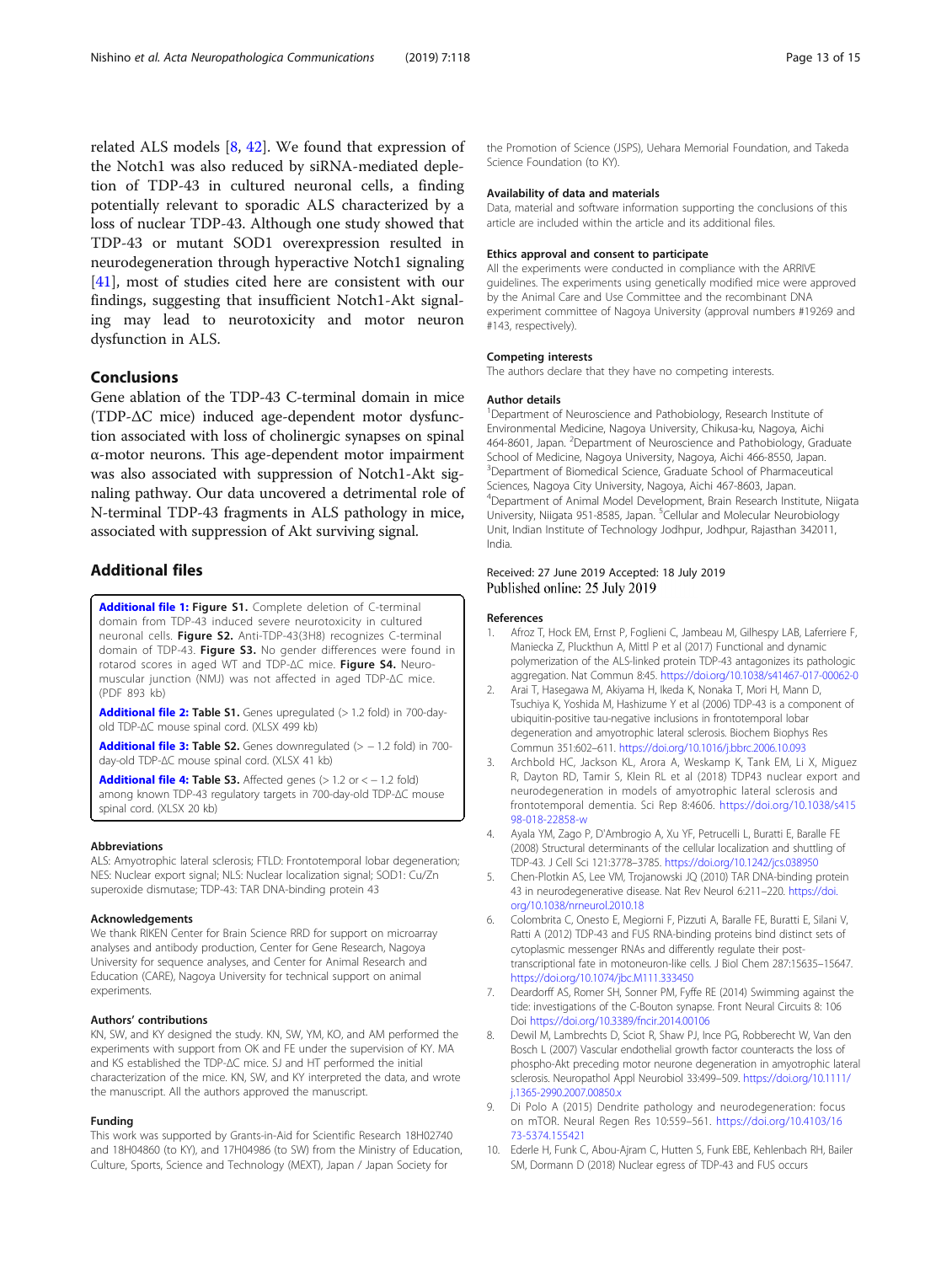<span id="page-13-0"></span>independently of Exportin-1/CRM1. Sci Rep 8:7084. [https://doi.org/10.1038/](https://doi.org/10.1038/s41598-018-25007-5) [s41598-018-25007-5](https://doi.org/10.1038/s41598-018-25007-5)

- 11. Furukawa Y, Kaneko K, Watanabe S, Yamanaka K, Nukina N (2011) A seeding reaction recapitulates intracellular formation of Sarkosyl-insoluble transactivation response element (TAR) DNA-binding protein-43 inclusions. J Biol Chem 286:18664–18672[.https://doi.org/10.1074/jbc.M111.231209](https://doi.org/10.1074/jbc.M111.231209)
- 12. Gallart-Palau X, Tarabal O, Casanovas A, Sabado J, Correa FJ, Hereu M, Piedrafita L, Caldero J, Esquerda JE (2014) Neuregulin-1 is concentrated in the postsynaptic subsurface cistern of C-Bouton inputs to alphamotoneurons and altered during motoneuron diseases. FASEB J. [https://](https://doi.org/10.1096/fj.13-248583) [doi.org/10.1096/fj.13-248583](https://doi.org/10.1096/fj.13-248583)
- 13. Hales EC, Taub JW, Matherly LH (2014) New insights into Notch1 regulation of the PI3K-AKT-mTOR1 signaling axis: targeted therapy of gamma-secretase inhibitor resistant T-cell acute lymphoblastic leukemia. Cell Signal 26:149– 161. <https://doi.org/10.1016/j.cellsig.2013.09.021>
- 14. Kraemer BC, Schuck T, Wheeler JM, Robinson LC, Trojanowski JQ, Lee VM, Schellenberg GD (2010) Loss of murine TDP-43 disrupts motor function and plays an essential role in embryogenesis. Acta Neuropathol 119:409–419. <https://doi.org/10.1007/s00401-010-0659-0>
- 15. Lasiene J, Komine O, Fujimori-Tonou N, Powers B, Endo F, Watanabe S, Shijie J, Ravits J, Horner P, Misawa Het al (2016) Neuregulin 1 confers neuroprotection in SOD1-linked amyotrophic lateral sclerosis mice via restoration of C-boutons of spinal motor neurons. Acta Neuropathol Commun 4: 15 Doi <https://doi.org/10.1186/s40478-016-0286-7>
- 16. Lattante S, Rouleau GA, Kabashi E (2013) TARDBP and FUS mutations associated with amyotrophic lateral sclerosis: summary and update. Hum Mutat 34:812–826. <https://doi.org/10.1002/humu.22319>
- 17. Ma X, Drannik A, Jiang F, Peterson R, Turnbull J (2017) Crosstalk between notch and sonic hedgehog signaling in a mouse model of amyotrophic lateral sclerosis. Neuroreport 28:141–148. [https://doi.org/10.1097/wnr.](https://doi.org/10.1097/wnr.0000000000000725) [0000000000000725](https://doi.org/10.1097/wnr.0000000000000725)
- 18. Milan L, Courtand G, Cardoit L, Masmejean F, Barriere G, Cazalets JR, Garret M, Bertrand SS (2015) Age-related changes in pre- and postsynaptic Partners of the Cholinergic C-boutons in wild-type and SOD1G93A lumbar Motoneurons. PLoS One 10:e0135525. [https://doi.](https://doi.org/10.1371/journal.pone.0135525) [org/10.1371/journal.pone.0135525](https://doi.org/10.1371/journal.pone.0135525)
- 19. Mishina M, Sakimura K (2007) Conditional gene targeting on the pure C57BL/6 genetic background. Neurosci Res 58:105–112. [https://doi.org/10.1](https://doi.org/10.1016/j.neures.2007.01.004) [016/j.neures.2007.01.004](https://doi.org/10.1016/j.neures.2007.01.004)
- 20. Motohashi K (2015) A simple and efficient seamless DNA cloning method using SLiCE from Escherichia coli laboratory strains and its application to SLiP site-directed mutagenesis. BMC Biotechnol 15:47. [https://doi.org/10.11](https://doi.org/10.1186/s12896-015-0162-8) [86/s12896-015-0162-8](https://doi.org/10.1186/s12896-015-0162-8)
- 21. Muennich EA, Fyffe RE (2004) Focal aggregation of voltage-gated, Kv2.1 subunit-containing, potassium channels at synaptic sites in rat spinal motoneurones. J Physiol 554:673–685. [https://doi.org/10.1113/](https://doi.org/10.1113/jphysiol.2003.056192) [jphysiol.2003.056192](https://doi.org/10.1113/jphysiol.2003.056192)
- 22. Nagao M, Misawa H, Kato S, Hirai S (1998) Loss of cholinergic synapses on the spinal motor neurons of amyotrophic lateral sclerosis. J Neuropathol Exp Neurol 57:329–333
- 23. Namikawa K, Honma M, Abe K, Takeda M, Mansur K, Obata T, Miwa A, Okado H, Kiyama H (2000) Akt/protein kinase B prevents injuryinduced motoneuron death and accelerates axonal regeneration. J Neurosci 20:2875–2886
- 24. Neumann M, Sampathu DM, Kwong LK, Truax AC, Micsenyi MC, Chou TT, Bruce J, Schuck T, Grossman M, Clark CM et al (2006) Ubiquitinated TDP-43 in frontotemporal lobar degeneration and amyotrophic lateral sclerosis. Science 314:130–133. <https://doi.org/10.1126/science.1134108>
- 25. Nonaka T, Kametani F, Arai T, Akiyama H, Hasegawa M (2009) Truncation and pathogenic mutations facilitate the formation of intracellular aggregates of TDP-43. Hum Mol Genet 18:3353–3364. <https://doi.org/10.1093/hmg/ddp275>
- 26. Pinarbasi ES, Cagatay T, Fung HYJ, Li YC, Chook YM, Thomas PJ (2018) Active nuclear import and passive nuclear export are the primary determinants of TDP-43 localization. Sci Rep 8:7083. [https://doi.org/10.1038/](https://doi.org/10.1038/s41598-018-25008-4) [s41598-018-25008-4](https://doi.org/10.1038/s41598-018-25008-4)
- 27. Ratti A, Buratti E (2016) Physiological functions and pathobiology of TDP-43 and FUS/TLS proteins. J Neurochem 138(Suppl 1):95–111. [https://doi.org/1](https://doi.org/10.1111/jnc.13625) [0.1111/jnc.13625](https://doi.org/10.1111/jnc.13625)
- 28. Ricketts T, McGoldrick P, Fratta P, de Oliveira HM, Kent R, Phatak V, Brandner S, Blanco G, Greensmith L, Acevedo-Arozena A et al (2014) A nonsense

mutation in mouse Tardbp affects TDP43 alternative splicing activity and causes limb-clasping and body tone defects. PLoS One 9:e85962. [https://](https://doi.org/10.1371/journal.pone.0085962) [doi.org/10.1371/journal.pone.0085962](https://doi.org/10.1371/journal.pone.0085962)

- 29. Sasaguri H, Chew J, Xu YF, Gendron TF, Garrett A, Lee CW, Jansen-West K, Bauer PO, Perkerson EA, Tong J et al (2016) The extreme N-terminus of TDP-43 mediates the cytoplasmic aggregation of TDP-43 and associated toxicity in vivo. Brain Res 1647:57–64. <https://doi.org/10.1016/j.brainres.2016.04.069>
- 30. Sephton CF, Cenik C, Kucukural A, Dammer EB, Cenik B, Han Y, Dewey CM, Roth FP, Herz J, Peng J et al (2011) Identification of neuronal RNA targets of TDP-43-containing ribonucleoprotein complexes. J Biol Chem 286:1204– 1215. <https://doi.org/10.1074/jbc.M110.190884>
- 31. Seyfried NT, Gozal YM, Dammer EB, Xia Q, Duong DM, Cheng D, Lah JJ, Levey AI, Peng J (2010) Multiplex SILAC analysis of a cellular TDP-43 proteinopathy model reveals protein inclusions associated with SUMOylation and diverse polyubiquitin chains. Mol Cell Proteomics 9:705– 718. <https://doi.org/10.1074/mcp.M800390-MCP200>
- 32. Stopford MJ, Higginbottom A, Hautbergue GM, Cooper-Knock J, Mulcahy PJ, De Vos KJ, Renton AE, Pliner H, Calvo A, Chio A et al (2017) C9ORF72 hexanucleotide repeat exerts toxicity in a stable, inducible motor neuronal cell model, which is rescued by partial depletion of Pten. Hum Mol Genet 26:1133–1145. <https://doi.org/10.1093/hmg/ddx022>
- 33. Taylor JP, Brown RH Jr, Cleveland DW (2016) Decoding ALS: from genes to mechanism. Nature 539:197–206. <https://doi.org/10.1038/nature20413>
- 34. Tsuiji H, Iguchi Y, Furuya A, Kataoka A, Hatsuta H, Atsuta N, Tanaka F, Hashizume Y, Akatsu H, Murayama S et al (2013) Spliceosome integrity is defective in the motor neuron diseases ALS and SMA. EMBO Mol Med 5: 221–234. <https://doi.org/10.1002/emmm.201202303>
- 35. Tsuji H, Arai T, Kametani F, Nonaka T, Yamashita M, Suzukake M, Hosokawa M, Yoshida M, Hatsuta H, Takao M et al (2012) Molecular analysis and biochemical classification of TDP-43 proteinopathy. Brain 135:3380–3391. <https://doi.org/10.1093/brain/aws230>
- 36. Udan M, Baloh RH (2011) Implications of the prion-related Q/N domains in TDP-43 and FUS. Prion 5:1–5
- 37. van Es MA, Hardiman O, Chio A, Al-Chalabi A, Pasterkamp RJ, Veldink JH, van den Berg LH (2017) Amyotrophic lateral sclerosis. Lancet 390:2084– 2098. [https://doi.org/10.1016/s0140-6736\(17\)31287-4](https://doi.org/10.1016/s0140-6736(17)31287-4)
- 38. Wakatsuki S, Saitoh F, Araki T (2011) ZNRF1 promotes Wallerian degeneration by degrading AKT to induce GSK3B-dependent CRMP2 phosphorylation. Nat Cell Biol 13:1415–1423. <https://doi.org/10.1038/ncb2373>
- 39. Wang A, Conicella AE, Schmidt HB, Martin EW, Rhoads SN, Reeb AN, Nourse A, Ramirez Montero D, Ryan VH, Rohatgi R et al (2018) A single N-terminal phosphomimic disrupts TDP-43 polymerization, phase separation, and RNA splicing. EMBO J 37. <https://doi.org/10.15252/embj.201797452>
- 40. Wang Q, Liu L, Pei L, Ju W, Ahmadian G, Lu J, Wang Y, Liu F, Wang YT (2003) Control of synaptic strength, a novel function of Akt. Neuron 38:915– 928. [https://doi.org/10.1016/s0896-6273\(03\)00356-8](https://doi.org/10.1016/s0896-6273(03)00356-8)
- 41. Wang SY, Ren M, Jiang HZ, Wang J, Jiang HQ, Yin X, Qi Y, Wang XD, Dong GT, Wang TH et al (2015) Notch pathway is activated in cell culture and mouse models of mutant SOD1-related familial amyotrophic lateral sclerosis, with suppression of its activation as an additional mechanism of neuroprotection for lithium and valproate. Neuroscience 301:276–288. <https://doi.org/10.1016/j.neuroscience.2015.06.002>
- 42. Warita H, Manabe Y, Murakami T, Shiro Y, Nagano I, Abe K (2001) Early decrease of survival signal-related proteins in spinal motor neurons of presymptomatic transgenic mice with a mutant SOD1 gene. Apoptosis 6:345–352
- 43. Watanabe S, Hayakawa T, Wakasugi K, Yamanaka K (2014) Cystatin C protects neuronal cells against mutant copper-zinc superoxide dismutase-mediated toxicity. Cell Death Dis 5:e1497. [https://doi.org/1](https://doi.org/10.1038/cddis.2014.459) [0.1038/cddis.2014.459](https://doi.org/10.1038/cddis.2014.459)
- 44. Watanabe S, Ilieva H, Tamada H, Nomura H, Komine O, Endo F, Jin S, Mancias P, Kiyama H, Yamanaka K (2016) Mitochondria-associated membrane collapse is a common pathomechanism in SIGMAR1- and SOD1-linked ALS. EMBO Mol Med 8:1421–1437. [https://doi.org/1](https://doi.org/10.15252/emmm.201606403) [0.15252/emmm.201606403](https://doi.org/10.15252/emmm.201606403)
- 45. Xiao S, Sanelli T, Dib S, Sheps D, Findlater J, Bilbao J, Keith J, Zinman L, Rogaeva E, Robertson J (2011) RNA targets of TDP-43 identified by UV-CLIP are deregulated in ALS. Mol Cell Neurosci 47:167–180. <https://doi.org/10.1016/j.mcn.2011.02.013>
- 46. Yamashita T, Hideyama T, Hachiga K, Teramoto S, Takano J, Iwata N, Saido TC, Kwak S (2012) A role for calpain-dependent cleavage of TDP-43 in